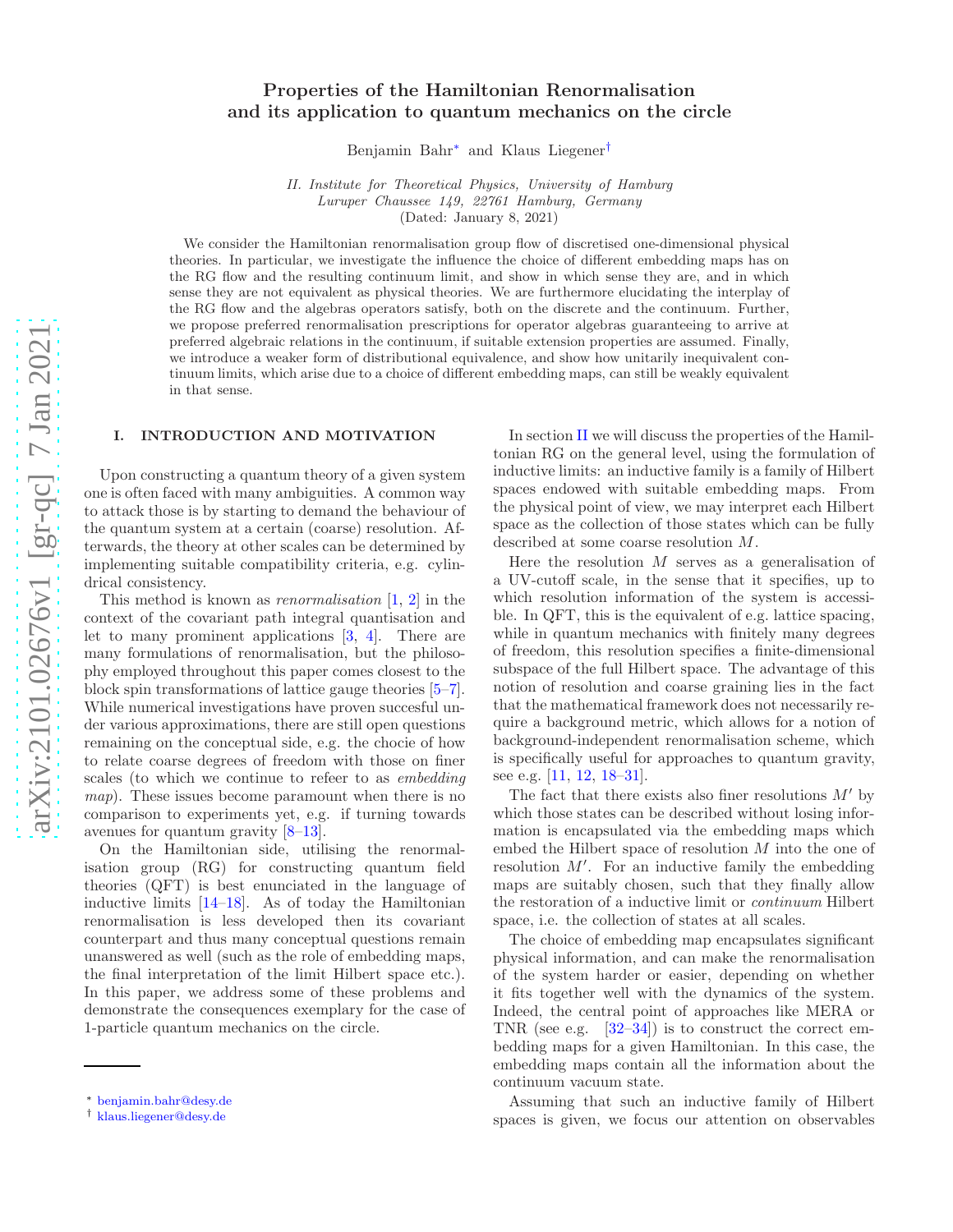of the continuum Hilbert space. We recall in section [II A](#page-1-1) that a family of operators on the Hilbert spaces of finite resolution which obeys weak (/strong) cylindrical consistency can be promoted to a bilinear form (/operator) on the inductive limit Hilbert space. A typical application of the RG is constructing such a cylindrical consistent family starting from some initial ad-hoc choice, i.e. a discretisation.

Every fixed point of the RG flow yields a cylindrical consistent family, however the precise form of the family is dependent on both the choice of embedding map as well as the initial discretisation. However, when being interested in the whole set of possible fixed points, we show in section IIC that actually one of those data is redundant: one may either fix the embedding map once and for all and study the RG flow of all possible initial discretisations (or vice versa) without loosing any cylindrical consistent families.

In general, one is not interested in a cylindrically consistent family for a single observable, but usually a whole algebra thereof (constituting the set of possible questions to ask to the system). Such an algebra is characterised by the algebraic relations between its elements (e.g. commutator relations) and we investigate in section [II D](#page-3-0) how the RG flow of algebraic relations between operators at discrete level translates to operators on the continuum Hilbert space (hereby we often need to make strong assumptions that the bilinear forms are extendible). In subsection [II E](#page-4-0) we reformulate our findings in a constructive criterion to obtain cyl. cons. algebras obeying given algebraic relations.

Finally, in section  $\Pi F$  we ask about the interpretation of observables in the continuum Hilbert space as part of the space of distributions  $\mathcal{D}'$ . Closable operators can be understood as suitable restrictions of maps from  $A' : \mathcal{D}' \to \mathcal{D}'$ . Simultaneously, different inequivalent fixed point theories may be embeddable into  $\mathcal{D}'$ with the help of suitable *faithful embeddings*. In case that these embeddings approximate different restrictions of the same map  $A'$ , we call them *weakly equivalent*.

In order to show-case our findings, section [III](#page-6-0) considers discretised quantum mechanics on the circle. We study two embedding maps and their RG flow starting from a common initial discretisation leading to two inequivalent fixed points. However, we show that ultimately both fixed points are weakly equivalent as both approximate the continuum.

In section [IV](#page-12-0) we conclude with an outlook for further research directions.

### <span id="page-1-0"></span>II. GENERAL PROPERTIES OF THE HAMILTONIAN RG

### <span id="page-1-1"></span>A. Inductive limits

We recall basic facts from the theory of inductive limits and streamline the notation. We omit the corresponding

proofs and refer to [\[14\]](#page-14-8) or the appendix of [\[18\]](#page-14-9) for further details.

The starting point of each inductive family are partial Hilbert spaces  $\mathcal{H}_M$ , which we take to be finitedimensional (if not specified otherwise). The label M belongs to a partially ordered, directed set  $\mathcal{I}$ , i.e. there is a relation  $M \leq M'$ , such that for every two  $M, M'$  there is a  $M''$  such that  $M \leq M''$  and  $M' \leq M''$ . We define embedding maps for  $M \leq M'$  as

$$
I_{M \to M'} : \mathcal{H}_M \longrightarrow \mathcal{H}_{M'} \tag{1}
$$

which are isometries and satisfy

$$
I_{M' \to M''} I_{M \to M'} = I_{M \to M''}, \tag{2}
$$

as well as  $I_{M\to M} = id_{\mathcal{H}_M}$ . Given this data, we can define

$$
\mathcal{D}_{\infty} := \bigsqcup_{M} \mathcal{H}_{M} / \sim \tag{3}
$$

where  $\psi \sim I_{M \to M'} \phi$  for  $\phi \in \mathcal{H}_M$  and  $\psi \in \mathcal{H}_{M'}$ . The completion of the pre-Hilbert space  $\mathcal{D}_{\infty}$  is the *continuum* Hilbert space

<span id="page-1-4"></span>
$$
\mathcal{H}_{\infty} := \overline{\mathcal{D}_{\infty}}.\tag{4}
$$

Continuum embedding maps  $I_M : \mathcal{H}_M \to \mathcal{H}_{\infty}$  are then given by

$$
I_M \psi := [\psi]. \tag{5}
$$

Then, if  $M \leq M'$  it is clear that

$$
I_M = I_{M'} I_{M \to M'} \tag{6}
$$

On Hilbert spaces, we denote operators by  $\tilde{A}$ . Each operator  $\hat{A}$  determines a bilinear<sup>[1](#page-1-2)</sup> form

$$
A(\psi, \phi) := \langle \psi, \hat{A}\phi \rangle. \tag{7}
$$

Note the opposite is not true: Assume that  $A: \mathcal{D} \times \mathcal{D} \rightarrow$  $\mathbb{C}$ , is a bilinear form, where  $\mathcal{D} \subset \mathcal{H}$  is any dense domain containing an orthonormal basis  ${e_n}_n$ . Then there is an operator  $\hat{A}: \mathcal{D} \to \mathcal{H}$  with  $A(\psi, \phi) = \langle \psi, \hat{A}\phi \rangle$  if and only if

<span id="page-1-3"></span>
$$
\sum_{n} |A(e_n, \psi)|^2 < \infty \tag{8}
$$

for all  $\psi \in \mathcal{D}$ . We also use the notation

$$
A(m,n) := A(e_m, e_n) \tag{9}
$$

<span id="page-1-2"></span><sup>1</sup> Technically, the form is sesquilinear and not bilinear, but to comply with standard terminology in this field, we also use the term bilinear form.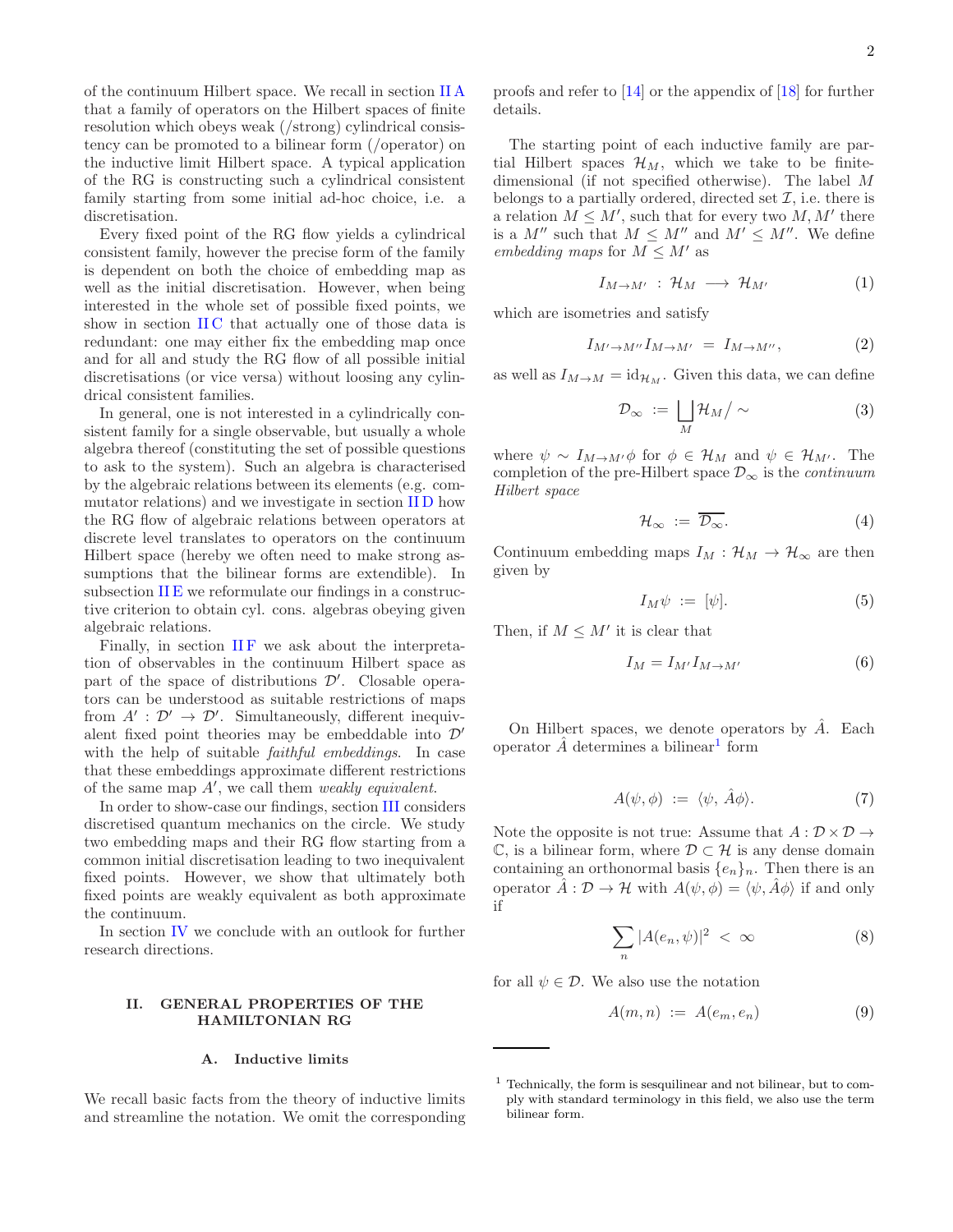for the kernel with respect to an ONB  $\{e_n\}$ . This means that iff  $\sum_{n} |A(m, n)|^2 < \infty$  for all m, then  $\hat{A}$  can be defined on at least the finite linear span of the  $e_n$ .

In the following we consider constructing bilinear forms and operators on  $\mathcal{H}_{\infty}$ , if those on  $\mathcal{H}_M$  are given.

**Definition 1** A family of bilinear forms  $\{\hat{A}_M\}$  on each  $\mathcal{H}_M$  is said to satisfy weak cylindrical consistency if for every  $M \leq M'$  one has

<span id="page-2-5"></span>
$$
A_{M'}(I_{M \to M'}\psi, I_{M \to M'}\phi) = A_M(\psi, \phi).
$$
 (10)

 $\forall \psi, \phi \in \mathcal{H}_M$ . Given a cylindrically consistent family of bilinear forms, we can define a bilinear form on the continuum

$$
A_{\infty}(\psi, \phi) : \mathcal{D}_{\infty} \times \mathcal{D}_{\infty} \longrightarrow \mathbb{C} \tag{11}
$$

in a straightforward way.

Some families allow directly to define operators on the continuum level: we say that a family of operators  ${\{\hat{A}_M\}}_M$  is strongly cylindrically consistent, if for  $M \leq$  $M'$ 

<span id="page-2-1"></span>
$$
\hat{A}_{M'} I_{M \to M'} = I_{M \to M'} \hat{A}_M. \tag{12}
$$

Note that the bilinear forms defined by strongly cylindrically consistent operators are weakly cylindrically consistent, but not the other way round. We expect interesting physics to be encoded in operators on  $\mathcal{H}_{\infty}$ which are the extension of weakly consistent forms but not satisfying  $(12)$ . This is due to the fact that  $(12)$ implies  $\hat{A}_M$  to preserve subspace of resolution M, which is typically violated in applications.

We make some further assumption about the label set I, which are not strictly necessary, but which make our life much easier, and comply with most interesting physical situations:

Firstly, we assume that there exists a smallest element  $M_0 \in \mathcal{I}$ . This will correspond to the maximally possible coarse graining, and often appears in situations in which no infra-red divergences appear, e.g. with compact spatial manifolds.

Secondly, we assume that there are *amenable subse*quences, i.e. sequences  $\mathcal{I}_0 \subset \mathcal{I}$  such that for every  $M \in \mathcal{I}$ there is an  $M' \in \mathcal{I}_0$  with  $M \leq M'$ .

If both assumptions are true, one can replace  $\mathcal I$  by  $\mathcal{I}_0 \simeq \mathbb{N}$ , and obtain equivalent Hilbert spaces, operators, etc. In particular, it will make the RG flow equations simpler, which is why we will assume we can work with the label set

<span id="page-2-4"></span>
$$
\mathcal{I} = \{1, 2, 4, \dots, 2^{L}, \dots | L \in \mathbb{N}\}\
$$
 (13)

from now on, without loss of generality.

#### <span id="page-2-7"></span>B. The RG flow equations

The RG flow is a tool to construct (weakly) cylindri-cally consistent families of bilinear forms<sup>[2](#page-2-2)</sup>.

In practice, one starts with a sequence of bilinear forms  $^{(o)}A_M$ , which are not necessarily cylindrically consistent. Then, we define

<span id="page-2-6"></span>
$$
A_M(\psi, \phi) := \lim_{M' \to \infty} {^{(o)}A_{M'}(I_{M \to M'}\psi, I_{M \to M'}\phi)} \quad (14)
$$

where  $\psi, \phi \in \mathcal{H}_M$ . Technically, one can define the flow iteratively<sup>[3](#page-2-3)</sup>

$$
^{(n+1)}A_M(\psi,\phi) := {}^{(n)}A_M(I_{M \to 2M}\psi, I_{M \to 2M}\phi) \tag{15}
$$

and consider the limit of the  $(n)A_M$  for large n. If this limit exists, the resulting  $A_M$  define a cylindrically consistent family of bilinear forms.

Note, that for the RG flow of bilinear forms, it is never guaranteed that the limit converges to a meaningful form a priori. This is highly dependent on the choice of initial discretisation and embedding map. A counter-example is presented in the paragraph on the momentum operator in [III D,](#page-7-0) where an initial discretisation together with certain choice of embedding map gives a good limit, while another choice of embedding map sends the same initial discretisation to zero.

### <span id="page-2-0"></span>C. Unitary Equivalence of Embedding maps

Under quite general assumptions, different discretisations are equivalent on the level of Hilbert spaces.

To be precise, we assume that we have given two families of partial Hilbert spaces  $\mathcal{H}_M^{(i)}$ , as well as embedding maps  $I_{M \to M'}^{(i)}$ ,  $i = 1, 2$  based on the same label set  $\mathcal{I},$ which we assume to be  $(13)$ . The respective continuum Hilbert spaces be  $\mathcal{H}_{\infty}^{(i)}$ .

Lemma 1 Let  $\mathcal{H}_{M}^{(i)}$  $\mathcal{L}_{M=1}^{(i)} \cong \mathbb{C}$  for  $i = 1, 2$ . Also, assume that  $\dim(\mathcal{H}_M^{(1)}) = \dim(\mathcal{H}_M^{(2)}) < \infty$  for all M. Then, there exists a unitary isomorphism

$$
\xi_{\infty} : \mathcal{H}_{\infty}^{(1)} \longmapsto \mathcal{H}_{\infty}^{(2)} \tag{16}
$$

Proof. First, we show that for all M there exist bijections  $\xi_M$  :  $\mathcal{H}_M^{(1)} \rightarrow \mathcal{H}_M^{(2)}$  such that  $\xi_M I_{M \rightarrow M'}^{(1)} =$  $I_{M\to M'}^{(2)}\xi_{M'}$  for  $M\leq M'.$ 

<span id="page-2-2"></span><sup>&</sup>lt;sup>2</sup> Indeed, given a family of partial Hilbert spaces  $\mathcal{H}_M$  and maps  $I_{M\to M'}$  which are not necessarily isometries, one can use the RG flow to modify the inner products on each  $\mathcal{H}_M$  in order to arrive at a cylindrically consistent family of Hilbert spaces of which one can take the continuum limit as described above. See [\[18\]](#page-14-9) for details. In this article however, we always assume that the maps  $I_{M\to M'}$  are isometries.

<span id="page-2-3"></span><sup>&</sup>lt;sup>3</sup> The flow is defined generally, the iterative version exists only if the label set has an amenable subsequence.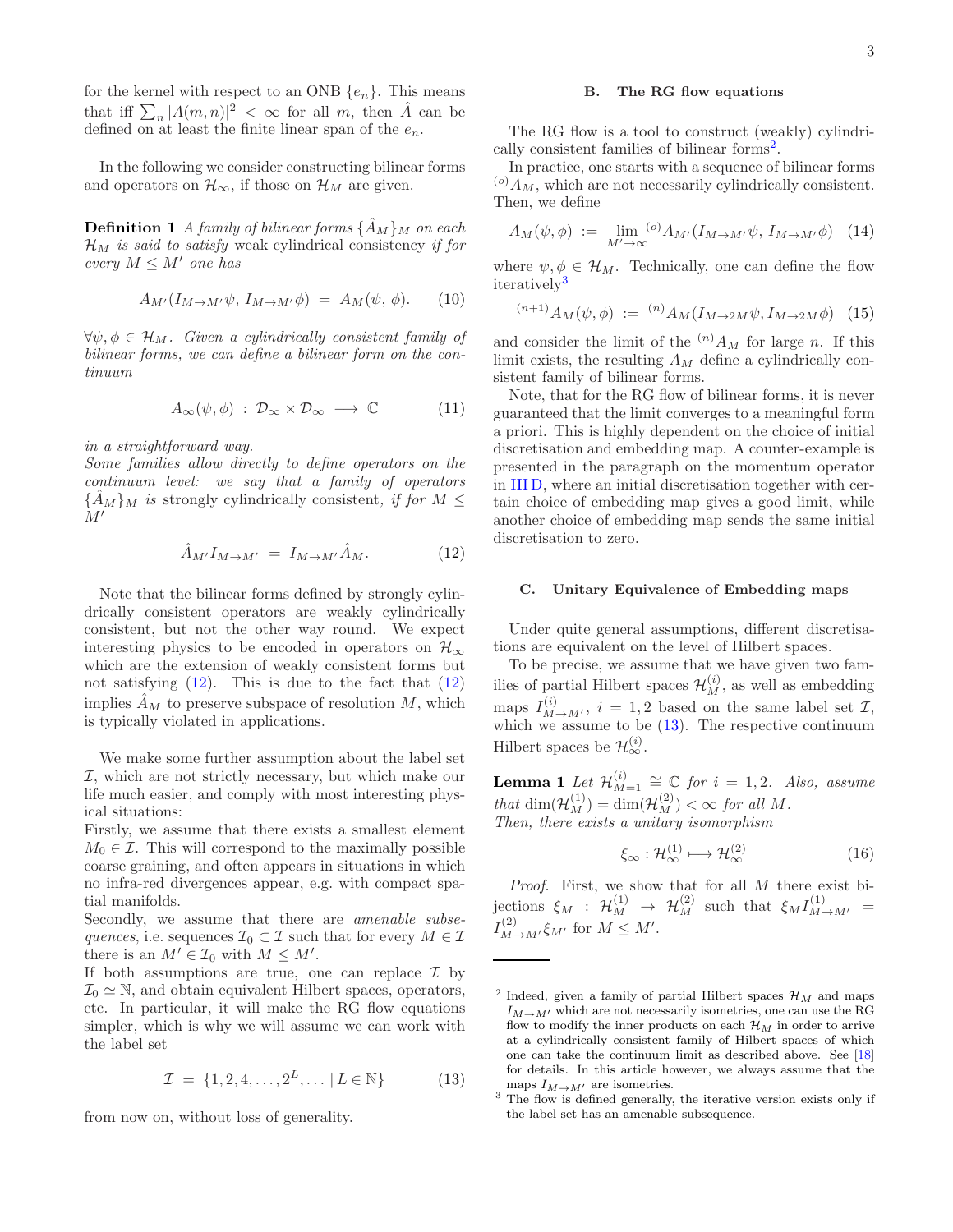We build  $\xi_M$  by recursion over  $M = 2^L$ , starting from  $\xi_{M=1} = 1$ . For  $2M = 2^{L+1}$  we define the unitary isomorphism on the image of embedding maps as:

$$
\xi_{2M} : \operatorname{Im}(I_{M \to 2M}^{(1)}) \to \operatorname{Im}(I_{M \to 2M}^{(2)}) \subset \mathcal{H}_M^{(2)}
$$
  

$$
\psi \longmapsto I_{M \to 2M}^{(2)} \xi_M (I_{M \to 2M}^{(1)})^{-1} \psi
$$

which is well-defined because  $I_{M\to 2M}^{(1)}$  is invertible on its image. Now, consider the orthogonal complement  $V_M^{(i)} \perp \text{Im}(I_{M \to 2M}^{(i)})$ . We have  $\dim(V_M^{(1)}) = \dim(V_M^{(2)})$ and thus  $V_M^{(1)}$  $V_M^{(1)} \cong V_M^{(2)}$ . To be precise, we can choose some orthonormal bases  $\{e_{\ell}^{(i)}\}$  $\binom{i}{\ell}_{\ell}$  of both  $V_M^{(i)}$  and finish the construction of  $\xi_{2M}$  by defining:

$$
\langle e_{\ell}^{(2)}, \xi_{2M} e_{\ell'}^{(1)} \rangle := \delta_{\ell, \ell'} \tag{17}
$$

This gives a sequence of  $\xi_M$  obviously satisfying

$$
\xi_M I_{M \to M'}^{(1)} = I_{M \to M'}^{(2)} \xi_{M'} \quad \text{for } M < M'. \tag{18}
$$

Thus, this defines an isometry  $\xi_{\infty} : \mathcal{D}_{\infty}^{(1)} \to \mathcal{D}_{\infty}^{(2)}$ , which can be completed to the respective continuum Hilbert spaces  $\mathcal{H}^{(i)}_{\infty}$  $\infty$  .

This finishes the proof for the finite-dimensional case. In case of infinite-dimensional separable  $\mathcal{H}_M$ , the proof runs similarly, with one additional condition.

**Lemma 2** Let  $I_{M \to M'}^{(i)}$  be isometries on  $\mathcal{H}_M^{(i)}$  and for all M assume  $\dim(\mathcal{H}_M^{(i)}) = \dim((I_{M \to 2M} \mathcal{H}_M^{(i)})^{\perp}) = \infty$ , but being separable.

Then, as all infinite-dimensional, separable Hilbert spaces are isomorphic to  $\ell^2$  by using Zorn's Lemma, there also exists an isomorphism  $\xi$  on the inductive limit Hilbert spaces.

A corollary of those lemmas is that each cylindrical consistent family of operators on  $\mathcal{H}_M^{(1)}$  can be unitarily mapped to a cylindrical consistent family on  $\mathcal{H}_{M}^{(2)}$  such that the inductive limit operator families are equivalent as well. Further, also the algebraic relation between the operators in the continuum will be the same.

That is, the resulting Hilbert spaces and operators in the continuum are unitarily equivalent and thus the precise choice of embedding map does not matter at least conceptually. Hence, while in principle one has to choose an initial discretisation and an embedding map in order to study some RG flow, conceptually it suffices to restrict the attention to one initial discretisation and several different embedding maps (as will be done in section [III\)](#page-6-0) or vice versa.

However, it must be noted that in practice, one typically needs to do some approximations while computing an involved RG flow. Now, different embedding maps will more or less susceptible to different approximation procedures, thus the map should be chosen such that possible errors during the approximations process do not influence the resulting physics. For further discussion on this subject see [\[35\]](#page-15-1) and references therein.

### <span id="page-3-0"></span>D. Algebraic relations of operators

Physical observables are encoded as operators on the continuum Hilbert space. The RG flow constructs bilinear forms, which can be turned into operators if criterion [\(8\)](#page-1-3) is satisfied. However, whether the correct physics is implemented, is governed by the algebra satisfied by the respective operators.

Here, one encounters an interesting tension between the continuum operators  $\ddot{A}$  and the partial operators  $\ddot{A}_M$ defined at a specific coarse graining scale. Namely, the partial and continuum operators satisfy the same algebra if the partial operators are strongly cylindrically consistent, i.e. satisfy [\(12\)](#page-2-1). However, in practice the operators on the continuum Hilbert space are described by only weakly cylindrically consistent operators, i.e. whose bilinear forms satisfy  $(10)$ , and for which the correct algebra does not have to hold both on  $\mathcal{H}_{\infty}$  and  $\mathcal{H}_{M}$ . I.e. while the continuum physics is correctly represented, at finite discretisation scale there will be anomalies. These can be interpreted as discretisation artefacts. An interesting example will be given in section [III D.](#page-7-0)

Nevertheless, given partial operators  $A_M$ ,  $B_M$ ,... for which the limit  $(14)$  exists, one can make certain statements about the RG flow of their algebraic relations.

<span id="page-3-2"></span>**Theorem 1** Let  $\{\ddot{A}_M, \ddot{B}_M\}$  be two weakly cylindrical consistent families of operators, whose inductive limit quadratic forms  $A_{\infty}, B_{\infty}$  satisfy [\(8\)](#page-1-3) on  $\mathcal{D}_{\infty}$ , i.e. exist as densely defined closable operators  $\hat{A}_{\infty}, \hat{B}_{\infty}$ . Also assume that these leave  $\mathcal{D}_{\infty}$  invariant.

Then, the RG flow of <sup>(o)</sup> $\hat{C}_M := \hat{A}_M \hat{B}_M$  – defined via  $(14)$  – converges, and gives rise to a quadratic form  $C_{\infty}$ on  $\mathcal{D}_{\infty}$  which exists as operator  $\hat{C}_{\infty}$  on  $\mathcal{D}_{\infty}$  satisfying

<span id="page-3-1"></span>
$$
\hat{C}_{\infty} = \hat{A}_{\infty} \hat{B}_{\infty}.
$$
 (19)

Proof. See appendix [C.](#page-13-0) The proof is indeed given for an arbitrary monomial.

There is an interesting consequence of this theorem, which alludes to our earlier statement: Even though the  $\hat{A}_M$ ,  $\hat{B}_M$  are cylindrically consistent, the <sup>(o)</sup> $\hat{C}_M$  =  $\ddot{A}_M \ddot{B}_M$  are not. However, as a starting point for the RG flow, they flow to  $C_M$  which are the partial operators of  $\hat{C}_{\infty} = \hat{A}_{\infty} \hat{B}_{\infty}$ . If the  $\hat{A}_M$ ,  $\hat{B}_M$  are not strongly consistent, however, the RG flow is nontrivial, and even though [\(19\)](#page-3-1) holds, one has

$$
\hat{C}_M \neq \hat{A}_M \hat{B}_M. \tag{20}
$$

This impacts the operator algebras defined on the continuum Hilbert space, since the above statement extends to arbitrary monomials, and commutators. In particular, even though the correct algebra might be satisfied at the continuum level, at the level of the partial Hilbert spaces, anomalies can arise.

Thus, one should not check whether a set of weakly consistent operators satisfies certain algebraic relations,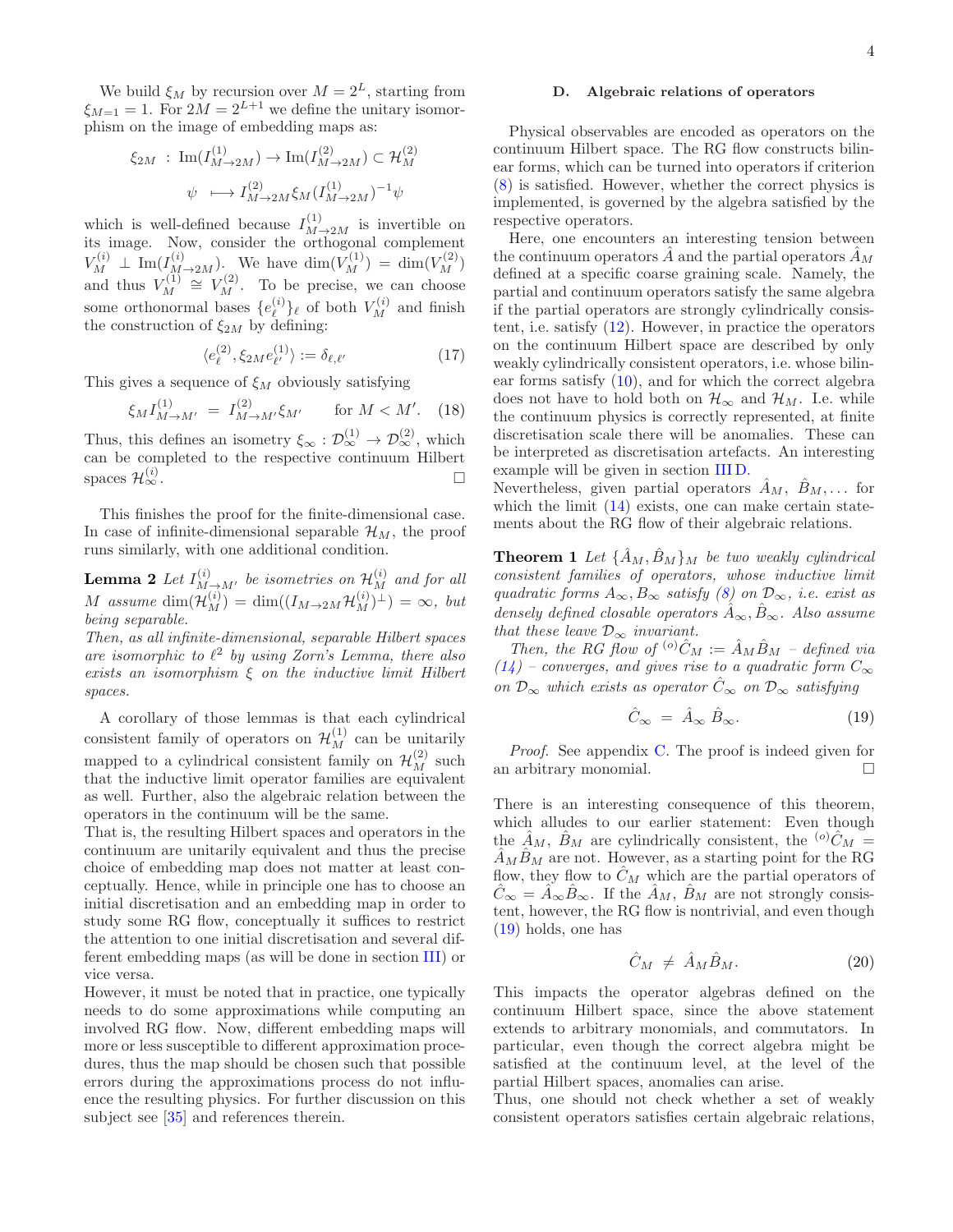but could instead test whether the algebraic relations are satisfied in the limit of the RG flow in order to guarantee the correct continuum physics.

It should be noted that this feature is conceptually related, but different from the breaking of symmetries by discretisations, discussed in [\[10](#page-14-14), [36](#page-15-2)]. In particular, the  $\hat{A}_M$ ,  $\hat{B}_M$  and  $\hat{C}_M$  are the perfect discretisations from the continuum, but their algebra is still anomalous due to discretisation arefacts.

#### <span id="page-4-0"></span>E. Modified RG flow

Typically, one is interested in the quantisation of some specific algebra of observables  $A$ . Can one use the RG flow to enforce its algebraic relations for the continuum operators?

By virtue of its definition, every algebra is endowed with a map  $A \times A \rightarrow A$ , capturing its defining algebraic relations. As example, consider for the bilinear product "." and assume that for all  $A, A' \in \mathcal{A}$  there exist finitely many  $z_a \in \mathbb{C}$  such that

<span id="page-4-2"></span>
$$
A \cdot A' = \sum_{\alpha=1}^{N} z_{\alpha} A(\alpha) \in \mathcal{A}
$$
 (21)

where  $\alpha$  is some labelling of the elements in  $\mathcal{A}$ .

Given the set-up of section [II B,](#page-2-7) one might attempt to implement a quantisation of  $A$  in the following way: first, take some initial choice of operators  $({\circ})\hat{A}_M$  on  $\mathcal{H}_M$ . For each, construct the weak cylindrical consistent families  $A_M$  following [\(14\)](#page-2-6) and collect those to obtain the candidate-quantisation set  $\mathcal{A}_M$ . Even under the assumption that the bilinear forms on  $\mathcal{D}_{\infty}$  turn out to be extendible to operators, one must finally check, whether those operators fulfil the algebraic relations  $(21)$  of A.

In general, nothing guarantees that the algebra closes. However, if the resulting bilinear forms are extendible to operators, let us note that a sufficient criterion for obtaining the correct algebra comes in a slight variation of theorem [1:](#page-3-2) if  $\forall \hat{A}_M, \hat{A}'_M \in \mathcal{A}_M$  one has

<span id="page-4-4"></span>
$$
\sum_{\alpha=1}^{N} z_{\alpha} \hat{A}_{M}(\alpha) = \lim_{M' \to \infty} I_{M \to M'}^{\dagger} (\hat{A}_{M'} \hat{A}'_{M'}) I_{M \to M'}(22)
$$

then the correct algebraic relations are obtained for the operators in the continuum.[4](#page-4-3)

Ultimately, it would be advantageous to have a constructive prescription which returns operators satisfying the correct algebraic relations in the continuum. In some situations, this can be indeed achieved:

**Theorem 2** Given an algebra A whose algebraic relation can be brought into the following form:  $\forall A \in \mathcal{A}$  there exist  $z_{\alpha,\alpha'}$  such that

<span id="page-4-5"></span>
$$
A = \sum_{\alpha,\alpha'=1}^{N} z_{\alpha,\alpha'} A(\alpha) A(\alpha')
$$
 (23)

Starting from some initial data  $^{(o)}A_M$ , the fixed points of the modified RG flow

$$
^{(n+1)}A_M := \sum_{\alpha,\alpha'=1}^N z_{\alpha,\alpha'} \lim_{M'\to\infty} I_{M\to M'}^\dagger \times \tag{24}
$$

$$
^{(n)}A(\alpha)^{(n)}A(\alpha')I_{M\to M'}
$$

resurrect the correct algebra in the continuum if being extendible to operators on  $\mathcal{D}_{\infty}$ , i.e. satisfy  $(8)$ .

In situations where this theorem applies, starting from some suitable initial discretisation one may study the RG flow of [\(24\)](#page-4-5) under a given embedding map. It will lead either (i) to a trivial fixed point, (ii) not converge, or (iii) to a theory which obeys the correct algebra for  $M \to \infty$ however not necessarily for finite M.

### <span id="page-4-1"></span>F. Distributional Embedding

Finally, although not all possible fixed pointed will algebras agree in their properties, often one may interpret them as approximating the same continuum theory via distributional embeddings.

First, we introduce a suitable space of distributions: Assume that we have a (finite-dimensional) manifold  $\mathcal M$ with non-degenerate metric, and the space

<span id="page-4-6"></span>
$$
\mathcal{D} := C_0^{\infty}(\mathcal{M}) \tag{25}
$$

which can be given a nuclear topology, yielding the Gelfand triple

$$
\mathcal{D} \subset \mathcal{H} \subset \mathcal{D}',\tag{26}
$$

with the Hilbert space  $\mathcal{H} = L^2(\mathcal{M}, dvol)$ , and  $\mathcal{D}'$  being the topological dual of [\(25\)](#page-4-6), the members of which can be regarded as distributions over  $\mathcal{M}$ . In the following, we write  $\langle \varphi, f \rangle$  to denote the pairing of the distribution  $\varphi \in \mathcal{D}'$  and the function  $f \in \mathcal{D}$ .

Next we assume that we have a collection of (finitedimensional) Hilbert space  $\mathcal{H}_M$  and embedding maps  $I_{M\to 2M}$ , which are used to define the continuum Hilbert space

$$
\mathcal{H}_{\infty} = \overline{\mathcal{D}_{\infty}} \tag{27}
$$

as in [\(4\)](#page-1-4). A priori the two Hilbert spaces H and  $\mathcal{H}_{\infty}$  do not have anything to do with one another. To connect them, we define the notion of a faithful embedding:

<span id="page-4-3"></span> $4$  Note, that the right-hand side of  $(22)$  is already weakly cylindrical consistent and allows the reconstruction of bilinear forms.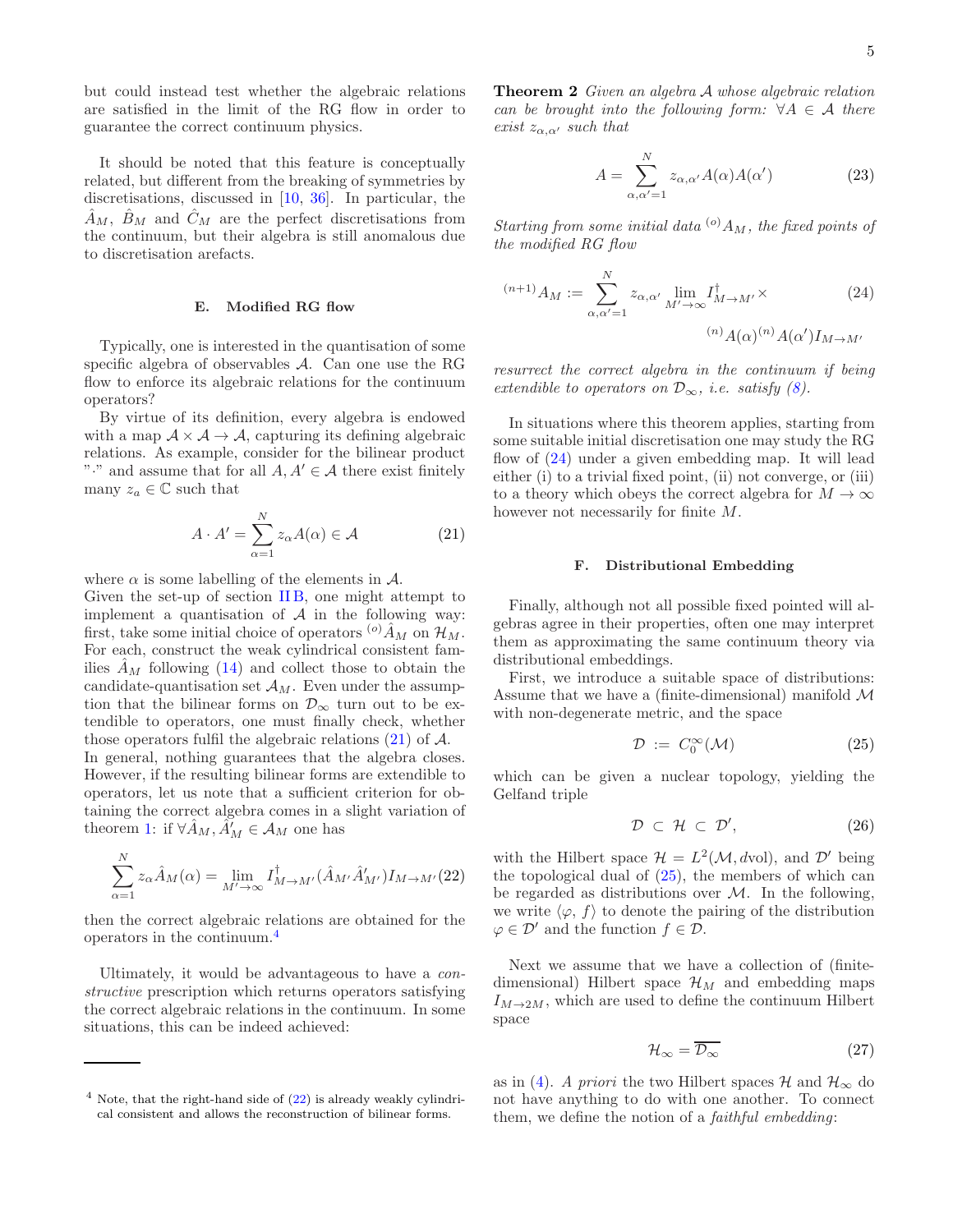**Definition 2** A faithful embedding of the  $\mathcal{H}_M$  into  $\mathcal{D}'$ is a collection of injective anti-linear maps

$$
\phi_M \; : \; \mathcal{H}_M \; \longrightarrow \; \mathcal{D}' \tag{28}
$$

which satisfy

<span id="page-5-2"></span>
$$
\phi_{2M} \circ I_{M \to 2M} = \phi_M \tag{29}
$$

By construction, a faithful embedding defines a map

$$
\phi_{\infty} : \mathcal{D}_{\infty} \longrightarrow \mathcal{D}', \tag{30}
$$

which is a linear isomorphism onto its image. We also call this map the embedding, if no confusion arises.

Note that a faithful embedding satisfies that for all  $\psi \in \mathcal{D}_{\infty}$  there is an  $f_{\psi} \in \mathcal{D}$  such that<sup>[5](#page-5-0)</sup>

<span id="page-5-1"></span>
$$
\left| \langle \phi_{\infty}(\psi), f_{\psi} \rangle \right| > \|\psi\|.
$$
 (31)

In general, comparison of the two continuum theories on H and  $\mathcal{H}_{\infty}$  is straightforward if  $\phi_{\infty}$  can be extended to  $\mathcal{H}_{\infty}$ :

**Definition 3** (1) A faithful embedding  $\phi_M$  is called regular, if it satisfies that, for every  $f \in \mathcal{D}$  there exists a constant  $K_f > 0$  such that

$$
\left| \langle \phi_M(\psi), f \rangle \right| \leq \|\psi\| K_f \tag{32}
$$

for all M and all  $\psi \in \mathcal{H}_M$ .

(2) We call a faithful, regular embedding separating, if condition [\(31\)](#page-5-1) also holds for all  $\psi \in \mathcal{H}_{\infty}$ .

**Lemma 3** (i) A regular embedding  $\phi_{\infty}$  has an extension to all of  $\mathcal{H}_{\infty}$  (also denoted by  $\phi_{\infty}$ ).

(ii) A separating embedding has an extension  $\phi_{\infty}$  on  $\mathcal{H}_{\infty}$ that is injective.

To see (i), consider a Cauchy sequence  $\{\psi_n\}_n$  in  $\mathcal{D}_{\infty}$ . Then, for any function  $f \in \mathcal{D}$  one has, by regularity, that

$$
\left| \langle \phi_{\infty}(\psi_n) - \phi_{\infty}(\psi_m), f \rangle \right| \leq \left| \left| \psi_n - \psi_m \right| \right| K_f, (33)
$$

so  $\langle \phi_{\infty}(\psi_n) - \phi_{\infty}(\psi_m), f \rangle$  is a Cauchy sequence in R, which converges. Since convergence in  $\mathcal{D}'$  is pointwise, the sequence  $\{\phi_{\infty}(\psi_n)\}_n$  converges in  $\mathcal{D}'$ .

For (ii), let  $\psi_n$  be a Cauchy sequence in  $\mathcal{D}_{\infty}$  converging to  $\psi \in \mathcal{H}_{\infty}$ . Assume  $\phi_{\infty}(\psi) = 0$ , then

$$
0 = |\langle \phi_{\infty}(\psi), f \rangle| > \|\psi\| \tag{34}
$$

which implies  $\psi = 0$ . Hence the extension is injective.

Corollary 1 A faithful, regular, separating embedding lets us realise  $\mathcal{H}_{\infty}$  as a subspace of  $\mathcal{D}'$ , with its own inner product.

It can happen that the thus realised  $\phi_{\infty}(\mathcal{H}_{\infty})$  and the original  $H$  have only the zero in common. Still, a closable operator  $\hat{A}$  densely defined on  $\mathcal{D} \subset \mathcal{H}$  can be carried over to a linear map

$$
\hat{A}' : \mathcal{D}' \longrightarrow \mathcal{D}' \tag{35}
$$

via:

$$
\langle \hat{A}'\varphi, f \rangle := \langle \varphi, \hat{A}^{\dagger} f \rangle. \tag{36}
$$

This way the operator  $\hat{A}$  can be made into a linear map on a larger distributional space, which then in turn can be again restricted to other subspaces. This allows comparison of the continuum Hilbert space  $H$  and observabels thereon with operators which arise as the RG fixed point on  $\mathcal{H}_{\infty}$ .

However, in practical situations, the RG maps  $I_{M\to M'}$ might motivate faithful embeddings  $\phi_M$  which are neither regular nor separating. In fact, we will encounter such a situation later on in the example of section [III F.](#page-10-0) For this case, it is useful to introduce a version of weak equivalency between discrete and continuous theories:

<span id="page-5-3"></span>Definition 4 Given a family of cylindrically consistent operators  $\tilde{A}_M$  on the  $\mathcal{H}_M$ . Assume that there exist:

- A dense subspace  $\mathcal{D}_A \subset \mathcal{H}_{\infty}$ ,
- a faithful embedding  $\{\phi_M\}_M$ ,

such that:

- The bilinear form  $A_{\infty}$  is extendible to an operator  $\hat{A}_{\infty}: \mathcal{D}_A \to \mathcal{D}_A,$
- The faithful embedding  $\phi_{\infty}$  can be extended to  $\phi_{\infty}$ :  $\mathcal{D}_{\infty} + \mathcal{D}_A \rightarrow \mathcal{D}',$
- $\phi_{\infty}(\mathcal{D}_A) \subset \mathcal{D}'$  is dense in the weak-\*-topology.

Then, the discretised system is said to approximate the continuum if there is a densely defined, closable operator  $\hat{A}: \mathcal{D} \to \mathcal{D}$  such that

<span id="page-5-4"></span>
$$
\phi_{\infty}\hat{A}_{\infty}(\phi_{\infty})^{-1}\Big|_{\phi_{\infty}(\mathcal{D}_A)} = \hat{A}'\Big|_{\phi_{\infty}(\mathcal{D}_A)} \tag{37}
$$

A few remarks are in order: The above notion of weak equivalence states that there is a way, in which the partial operators  $A_M$  approximate the continuum operator A. However, since they live on potentially different Hilbert spaces, this approximation has to be established carefully. In particular, the continuum bilinear form  $A_{\infty}$ might exist as an operator on  $\mathcal{D}_{\infty}$ , but might not leave it invariant. It can happen that it has to be extended to some larger space  $\overline{\mathcal{D}} = \mathcal{D}_A + \mathcal{D}_{\infty}$ , and only its restriction to  $\mathcal{D}_A$  is a closable operator with invariant domain

<span id="page-5-0"></span> $5$  This is equivalent to the fact that there is an f such that  $\phi_{\infty}(\psi) \neq 0$ , which follows from the injectivity of  $\phi_M$  on each  $\mathcal{H}_M$  .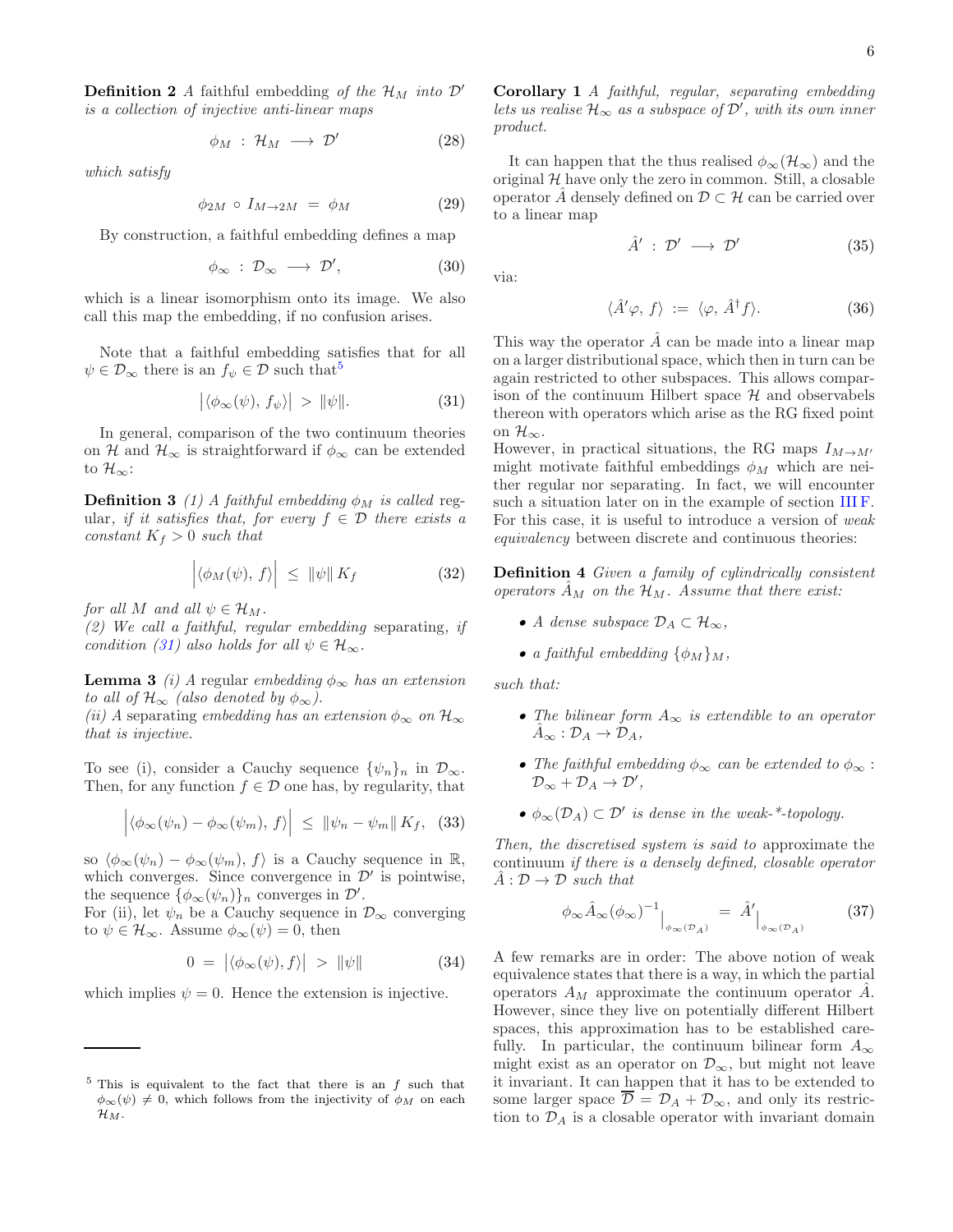of definition. $6$  On the other hand, in order to make contact with distributions, the faithful embedding  $\phi_{\infty}$  needs to be extendible to  $\overline{\mathcal{D}}$  as well. Therefore, this notion of weak equivalence is a subtle condition on the interplay of the operators  $A_M$  and the  $\phi_M$ . We will see an example for this in section [III F.](#page-10-0)

The denseness of  $\phi_{\infty}(\mathcal{D}_A) \subset \mathcal{D}'$ , together with the given denseness of  $\mathcal{D} \subset \mathcal{D}'$  [\[37](#page-15-3)], means that states in either space can be approximated by states from the other space in the sense of distributions. From a physical point of view, this means that by performing measurements by taking inner products with elements in  $\mathcal D$  with finite precision, there is no way of distinguishing whether a state is in either D or  $\phi_{\infty}(\mathcal{D}_A)$ . Of course, if one has access to the respective spectra of the operators with infinite precision, one might distinguish which system one is working with, since the systems  $(\mathcal{H}, \tilde{A})$  and  $(\mathcal{H}_{\infty}, \tilde{A}_{\infty})$  do not have to be unitarily equivalent. However, one can argue that that this knowledge is unattainable if one is working with only finite measurement precision.

Finally, we call two discretisations weakly equivalent, if both approximate the continuum. In fact, in that case they also approximate each other in the above sense.

### <span id="page-6-0"></span>III. DISCRETISED QUANTUM MECHANICS ON THE CIRCLE

This section, puts the lessons learned from the previous section to an explicit test: Let us consider the Weyl algebra of exponentiated operators on the unit circle. In some regards, this is mathematically much more convenient than position and momentum operators for quan-tum mechanics on the circle.<sup>[7](#page-6-2)</sup> To showcase the equivalence properties, we consider inductive families with two different embedding maps  $I_{M \to M'}^{(i)}$ .

### <span id="page-6-6"></span>A. Continuum theory

We begin with the original continuum Hilbert space  $\mathcal{H} =$  $L^2(S^1) \simeq L^2([0,1))$ . In the following, we represent states in  $H$  as functions

$$
[0,1) \ni x \longmapsto f(x) \in \mathbb{C} \tag{38}
$$

with the inner product

$$
\langle f, g \rangle = \int_0^1 dx \, \overline{f(x)} g(x). \tag{39}
$$

On H, we define operators  $\hat{U}$  and  $\hat{T}(l)$  with  $l \in [0, 1)$ 

<span id="page-6-3"></span>
$$
(\hat{U}f)(x) := e^{2\pi ix} f(x) \tag{40}
$$

$$
(\hat{T}(l)f)(x) := \begin{cases} f(x+l) & \text{if } x+l < 1\\ f(x+l-1) & \text{if } x+l \ge 1 \end{cases}
$$

One can think of these as  $\hat{U} = \exp(2\pi i \hat{x})$  and  $\hat{T}(l) =$  $\exp(il\hat{p}/\hbar)$ . They satisfy the relations

<span id="page-6-4"></span>
$$
\hat{U}\,\hat{T}(l)\,\hat{U}^{\dagger} = e^{2\pi i l}\,\hat{T}(l). \tag{41}
$$

Later on, in subsection IIID, we will consider to a discretisation of the operators  $\hat{U}, \hat{T}(l)$ , on two different families of inductive Hilbert spaces  $\mathcal{H}_M^{(i)}$ , which we construct in the following subsection.

### B. Discretisations of  $H$

We introduce two different ways to discretise the continuum Hilbert space, by representing it as the inductive limit of two different families  $\{\mathcal{H}_M^{(i)}, I_{M \to M'}^{(i)}\}_M$  with  $i = 1, 2.$ 

For that purpose, we consider discretisations of the unit interval  $[0, 1]$  with finite evenly-space lattices. These are labelled by the number of their points  $M = 2^L$ ,  $L =$  $0, 1, 2, \ldots$  The lattice with M points  $m = 0, 1, \ldots, M-1$ contains the values of the interval

$$
x_m^{(M)} = \frac{m}{M} \in [0, 1). \tag{42}
$$

For each discretisation, we consider the Hilbert space

$$
\mathcal{H}_M^{(1)} = \mathcal{H}_M^{(2)} := \mathbb{C}^M.
$$
 (43)

Each element  $f \in \mathcal{H}_M^{(i)}$  can be described by a function  $f: \{0, 1, \ldots, M-1\}^m \to \mathbb{C}$ , with value  $f_m$ . The inner product is given by

$$
\langle f, g \rangle_M = \frac{1}{M} \sum_{m=0}^{M-1} \overline{f_m} g_m. \tag{44}
$$

We define the Kronecker-delta in the m-th element as

$$
({}^{(M)}\delta^{m})_{n} := \delta^{m}{}_{n}, \qquad n, m \in \{0, 1, \ldots, M - 1\} (45)
$$

as well as

$$
e_M^m := \sqrt{M}^{(M)} \delta^m, \tag{46}
$$

which form an ONB for  $\mathcal{H}_M$ . Next, we consider two different embedding maps:

<span id="page-6-5"></span>
$$
I_{M \to 2M}^{(1)} : \mathcal{H}_M^{(1)} \longrightarrow \mathcal{H}_{2M}^{(1)}
$$
  
\n
$$
I_{M \to 2M}^{(1)} : e_M^m \mapsto e_{2M}^{2m}
$$
\n(47)

and

<sup>&</sup>lt;sup>6</sup> The momentum operator for  $i = 2$  is an example for this, see  $III<sub>D</sub>3.$ 

<span id="page-6-2"></span><span id="page-6-1"></span><sup>&</sup>lt;sup>7</sup> For instance, it is well-known that even though  $\hat{x}$  and  $\hat{p}$  exist as operators on  $\mathcal{H} := L^2([0,1], dx)$ , they do not satisfy the standard canonical commutation relations, since the largest domain on which  $[\hat{x}, \hat{p}]$  can be defined is  $\{0\}.$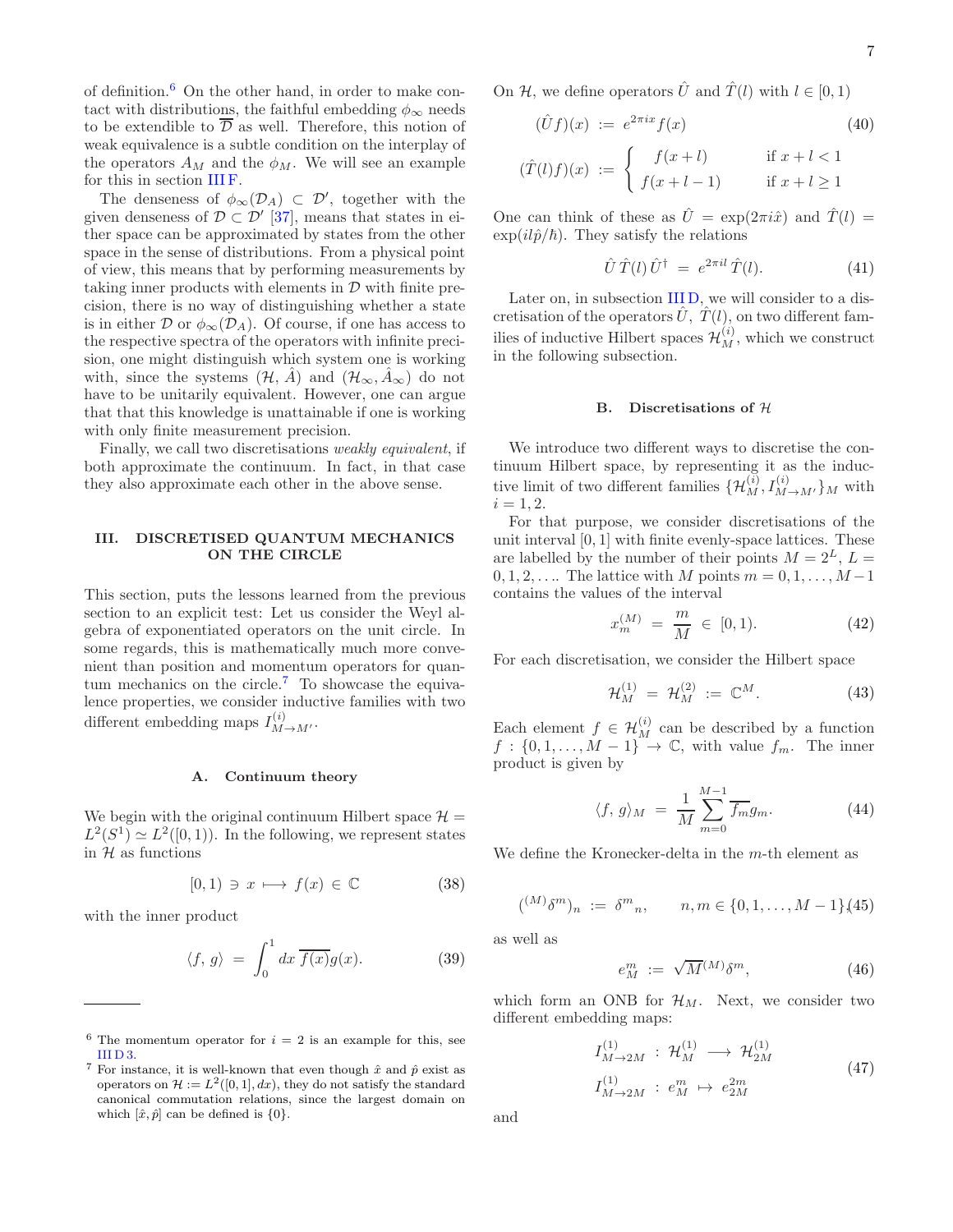<span id="page-7-6"></span>
$$
I_{M \to 2M}^{(2)} : \mathcal{H}_M^{(2)} \longrightarrow \mathcal{H}_{2M}^{(2)}
$$
  
\n
$$
I_{M \to 2M}^{(2)} : e_M^m \mapsto \frac{1}{\sqrt{2}} \left( e_{2M}^{2m} + e_{2M}^{2m+1} \right).
$$
\n(48)

From these follow arbitrary  $I_{2^L \to 2^{L'}}^{(i)}$  for  $L' > L$ , and consequently result in an inductive limit Hilbert space

$$
\mathcal{H}_{\infty}^{(i)} := \lim_{M \leftarrow} \mathcal{H}_M^{(i)} = \overline{D_{\infty}^{(i)}}.
$$
 (49)

The dense subspace

$$
\mathcal{D}_{\infty}^{(i)} := \left. \bigsqcup_{m} \mathcal{H}_{M}^{(i)} \right/ \sim \tag{50}
$$

is endowed with the equivalence relations for either  $i =$ 1, 2 generated by

$$
f \sim I_{M \to 2M}^{(i)} f \tag{51}
$$

for any  $f \in \mathcal{M}^{(i)}$  and all M. We also denote the canonical unitary embedding maps

<span id="page-7-5"></span>
$$
I_M^{(i)}: \mathcal{H}_M^{(i)} \longrightarrow \mathcal{H}_\infty^{(i)}
$$
  
\n
$$
I_M^{(i)}: f \longmapsto [f].
$$
\n(52)

### C. Unitary equivalence

It is clear that  $\mathcal{H}_{\infty}^{(1)}$  and  $\mathcal{H}_{\infty}^{(2)}$  are unitarily equivalent, since both are separable Hilbert spaces. Even further though, there is a unitary equivalence which is consistent with the two discretisations, in the sense that it intertwines the embedding maps (see subsection  $\text{II}(\text{C})$ :

Claim: There exists a family of unitary maps

$$
\xi_M \, : \, \mathcal{H}_M^{(1)} \, \longrightarrow \, \mathcal{H}_M^{(2)} \tag{53}
$$

which satisfy

<span id="page-7-2"></span>
$$
\xi_{2M} I_{M \to 2M}^{(1)} = I_{M \to 2M}^{(2)} \xi_M. \tag{54}
$$

Proof. To construct these unitary maps, we first note that there is a unitary isomorphism

<span id="page-7-1"></span>
$$
\chi_M \, : \, \mathcal{H}_M^{(i)} \otimes \mathcal{H}_2^{(i)} \, \longrightarrow \, \mathcal{H}_{2M}^{(i)} \tag{55}
$$

given by

$$
\chi_M \, : \, {}^{(M)}\delta^m \otimes {}^{(2)}\delta^{m'} \, \longmapsto \, {}^{(2M)}\delta^{2m+m'} \qquad (56)
$$

for  $m = 1, \ldots, M - 1, m' = 0, 1$ . In what follows, we will suppress  $\chi_M$ , for legibility, and implicitly use the isomorphism [\(55\)](#page-7-1). This will allow to compute the unitary maps by induction over M.

First, it is clear that  $\xi_1 : \mathbb{C} \to \mathbb{C}$  is given by the identity map. From this we can see that (up to a complex number), the unique  $\xi_2$  satisfying [\(54\)](#page-7-2) for  $M = 1$  is given by

<span id="page-7-3"></span>
$$
\xi_2 = \frac{1}{\sqrt{2}} \begin{pmatrix} 1 & -1 \\ 1 & 1 \end{pmatrix}, \tag{57}
$$

where [\(57\)](#page-7-3) is the matrix representation with respect to the orthonormal basis elements <sup>(2)</sup> $\delta^m$ ,  $m = 0, 1$ . Furthermore, we define

<span id="page-7-4"></span>
$$
\xi_{2M} := \xi_M \otimes \xi_2 \tag{58}
$$

for  $M = 2^L$ , using the isomorphism [\(55\)](#page-7-1). Since, with respect to this isomorphism, the embedding maps can be written as

$$
I_{M\to 2M}^{(1)} \left[ \begin{array}{c} (M)_{\delta} m \\ \end{array} \right] = \sqrt{2} \, \begin{array}{c} (M)_{\delta} m \\ \end{array} \otimes \begin{array}{c} (2)_{\delta} 0 \\ \end{array} \tag{59}
$$
\n
$$
I_{M\to 2M}^{(2)} \left[ \begin{array}{c} (M)_{\delta} m \\ \end{array} \right] = \begin{array}{c} (M)_{\delta} m \\ \otimes \left( \begin{array}{c} (2)_{\delta} 0 + (2)_{\delta} 1 \end{array} \right) \end{array}
$$

This shows that [\(58\)](#page-7-4) defines an intertwining map, as can be checked by direct computation. For instance, the unitary maps for  $M = 4$  and  $M = 8$  can be written as

$$
\xi_4 = \frac{1}{\sqrt{2}} \begin{pmatrix} \xi_2 & -\xi_2 \\ \xi_2 & \xi_2 \end{pmatrix} = \frac{1}{2} \begin{pmatrix} 1 & -1 & -1 & 1 \\ 1 & 1 & -1 & -1 \\ 1 & -1 & 1 & -1 \\ 1 & 1 & 1 & 1 \end{pmatrix}
$$

and

$$
\xi_8 = \frac{1}{2} \begin{pmatrix} \xi_2 & -\xi_2 & -\xi_2 & \xi_2 \\ \xi_2 & \xi_2 & -\xi_2 & -\xi_2 \\ \xi_2 & -\xi_2 & \xi_2 & -\xi_2 \\ \xi_2 & \xi_2 & \xi_2 & \xi_2 \end{pmatrix} \text{ etc.}
$$

where each matrix is written with respect to the ONB consisting of  $\sqrt{M}^{(M)}\delta^m$ , with  $m = 0, 1, ..., M - 1$ . Due to the property [\(54\)](#page-7-2) one can immediately see that the family of  $\{\xi_M\}_M$  can be used to construct an invertible isometric map between  $\sqcup_M \mathcal{H}_M^{(i)}$  $\binom{v}{M}$  ~ for  $i = 1, 2$ . By continuity, it extends to a unique unitary map

$$
\xi_{\infty} : \mathcal{H}_{\infty}^{(1)} \longrightarrow \mathcal{H}_{\infty}^{(2)} \tag{60}
$$

which satisfies

$$
\xi_{\infty} I_M^{(1)} = I_M^{(2)} \xi_M \tag{61}
$$

with the canonical embedding maps  $(52)$ .

### <span id="page-7-0"></span>D. Discretisation of operators & RG flow

At this point, we consider a discretisation of the fun-damental operators [\(40\)](#page-6-3) for both cases  $i = 1, 2$  and investigate their RG flow. For completeness (and to highlight why we are interested in the Weyl operators) we will also discuss at the end the RG fixed points of the non-exponentiated momentum operator.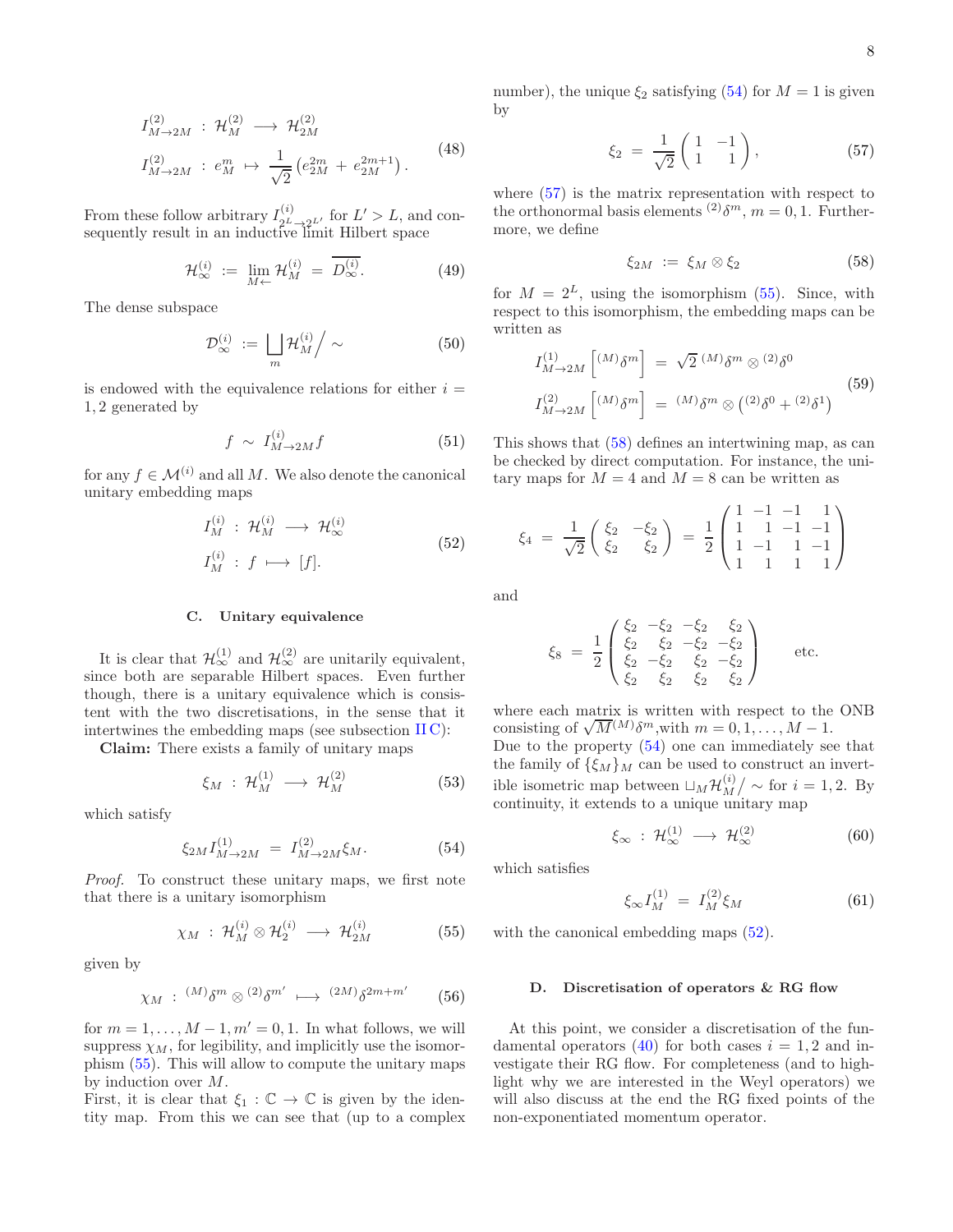For  $i = 1, 2$ , we define discrete versions of the basic operators via

<span id="page-8-0"></span>
$$
(\hat{U}_M^{(i)}f)_m := \exp\left(\frac{2\pi im}{M}\right)f_m
$$
  

$$
(\hat{T}(l)_M^{(i)}f)_m = \begin{cases} f_{m+Ml} & m+Ml < M\\ f_{m+M(l-1)} & m+Ml \ge M \end{cases}
$$
 (62)

where  $l$  can take on the discrete values

$$
l \in \left\{0, \frac{1}{M}, \frac{2}{M}, \dots, \frac{M-1}{M}\right\}.
$$
 (63)

Note that the discretised operators satisfy

$$
\hat{U}_M^{(i)} \hat{T}(l)_M^{(i)} (\hat{U}_M^{(i)})^\dagger = e^{2\pi i l} \hat{T}(l)_M^{(i)}, \tag{64}
$$

which mimics the continuum algebra  $(41)$ , the difference being that *l* can take on only discrete values. Indeed, each of the  $\mathcal{H}_{M}^{(i)}$  thus becomes a representation space of a subalgebra of the continuum algebra.

$$
1. \quad Case \ i=1
$$

It can be shown straightforwardly that both operators  $\hat{U}_{M}^{(1)}$  and  $\hat{T}(l)_{M}^{(1)}$  defined by [\(62\)](#page-8-0) are strongly cylindrically consistent for  $i = 1$ , i.e. they satisfy

$$
\hat{U}_{2M}^{(1)} I_{M \to 2M}^{(1)} = I_{M \to 2M}^{(1)} \hat{U}_M^{(1)},
$$
  

$$
\hat{T}(l)_{2M}^{(1)} I_{M \to 2M}^{(1)} = I_{M \to 2M}^{(1)} \hat{T}(l)_M^{(1)}.
$$

with respect to the embedding maps [\(47\)](#page-6-5). Therefore, they determine unitary continuum operators  $\hat{U}_{\infty}^{(1)}$  and  $\hat{T}(l)_{\infty}^{(1)}$  on the continuum Hilbert space  $\mathcal{H}_{\infty}^{(1)}$ . Note that  $l$  can take on all values

$$
l \in P = \left\{ \frac{m}{M} \mid M = 2^L, m = 0, \dots, M - 1 \right\}, (65)
$$

which is not all of  $[0, 1)$ , but lies densely in it. These continuum operators also straightforwardly satisfy the algebra

$$
\hat{U}_{\infty}^{(i)} \hat{T}(l)_{\infty}^{(i)} (\hat{U}_{\infty}^{(i)})^{\dagger} = e^{2\pi i l} \hat{T}(l)_{\infty}^{(i)} \tag{66}
$$

The continuum limit therefore appears as a representation of a subalgebra of the original algebra [\(41\)](#page-6-4), in that only  $l \in P \subset [0, 1)$  are allowed.

*2. Case* i = 2

The situation is more involved in the case of  $i = 2$ . Notably, the operators  $\hat{T}^{(2)}_{M}$  are also strongly cylindrically consistent with respect to the embedding maps  $I_{M}^{(2)}$ defined in [\(48\)](#page-7-6). However, the same cannot be said for the  $\hat{U}_M^{(2)}$ . Upon defining the bilinear forms

$$
U_M^{(2)}(m,n) := \langle {}^{(2)}e_M^m, \hat{U}_M^{(2)}{}^{(2)}e_M^n \rangle = e^{2\pi i \frac{m}{M}} \delta_{mn}{}_{,0} (67)
$$

we find that

$$
U_{2M}^{(2)}(I_{M\to 2M}{}^{(2)}e_M^m, I_{M\to 2M}{}^{(2)}e_M^n)
$$
  
=  $\frac{1}{2}$   $(U_{2M}^{(2)}(2m, 2n) + U_{2M}^{(2)}(2m + 1, 2n)$   
+ $U_{2M}^{(2)}(2m, 2n + 1) + U_{2M}^{(2)}(2m + 1, 2n + 1)$   
=  $\frac{1}{2}$   $(e^{2\pi i \frac{m}{M}} + e^{2\pi i \frac{m+1}{M}}e^{2\pi i \frac{m+1}{M}}) \delta_{mn}$   
 $\neq U_M^{(2)}(m, n).$ 

Hence, the  $\hat{U}_M^{(2)}$  are not even weakly cylindrically consistent in the sense of bilinear forms. Therefore, they do not define a continuum bilinear form on  $\mathcal{H}^{(2)}_{\infty}$ .

However, we can use the RG flow to construct a proper continuum operator:

Claim: The RG flow, as defined in [\(14\)](#page-2-6), of embedding map  $I_{M\to 2M}^{(2)}$  from [\(48\)](#page-7-6) starting from  ${}^{(o)}U_M:=U_M^{(2)}$  flows into the weakly cylindrical consistent family:

$$
^{(\infty)}U_M(m,n) = e^{2\pi i \frac{m+1/2}{M}} \delta_{mn} \frac{\sin(\pi/M)}{\pi/M}
$$
 (68)

Proof. Explicitly, the RG flow equations read as follows:

$$
^{(k+1)}U_M(m,n) := \frac{1}{2} \sum_{\delta_0, \delta_1 = 0}^1 {}^{(k)}U_{2M}(2m + \delta_0, 2n + \delta_1),
$$
  

$$
^{(0)}U_M(m,n) := U_M^{(2)}(m,n) = e^{2\pi i \frac{m}{M}} \delta_{mn}.
$$

From the form of the RG equations, we can see that if  $(k)U_M(m,n) \sim \delta_{mn}$ , then also  $(k+1)U_M(m,n) \sim \delta_{mn}$ , so we find that

$$
^{(k+1)}U_M(m,n)
$$
  
=  $\frac{1}{2}$  $\left( ^{(k)}U_{2M}(2m,2n) + ^{(k)}U_{2M}(2m+1,2n+1)\right)$ 

and hence, iterating this:

$$
^{(k+p)}U_M(m,n) = 2^{-p} \sum_{s=0}^{2^p-1} {^{(k)}U_{2^pM}(2^pm+s,2^pn+s)\,\delta_{mn}}.
$$

This allows us to explicitly compute the p-th step of the RG flow as

<span id="page-8-1"></span>
$$
{}^{(p)}U_M(m,n) = 2^{-p} \sum_{s=0}^{2^p-1} e^{2\pi i (m+2^{-p}s)/M} \delta_{mn}. \tag{69}
$$

Taking the limit  $p \to \infty$ , the sum turns into an integral, and we get

$$
^{(\infty)}U_M(m,n) = M \int_0^{1/M} dx \, e^{2\pi i \left(\frac{m}{M} + x\right)} \, \delta_{mn}
$$

$$
= e^{2\pi i \frac{m+1/2}{M}} \, \delta_{mn} \, \frac{\sin(\pi/M)}{\pi/M}.
$$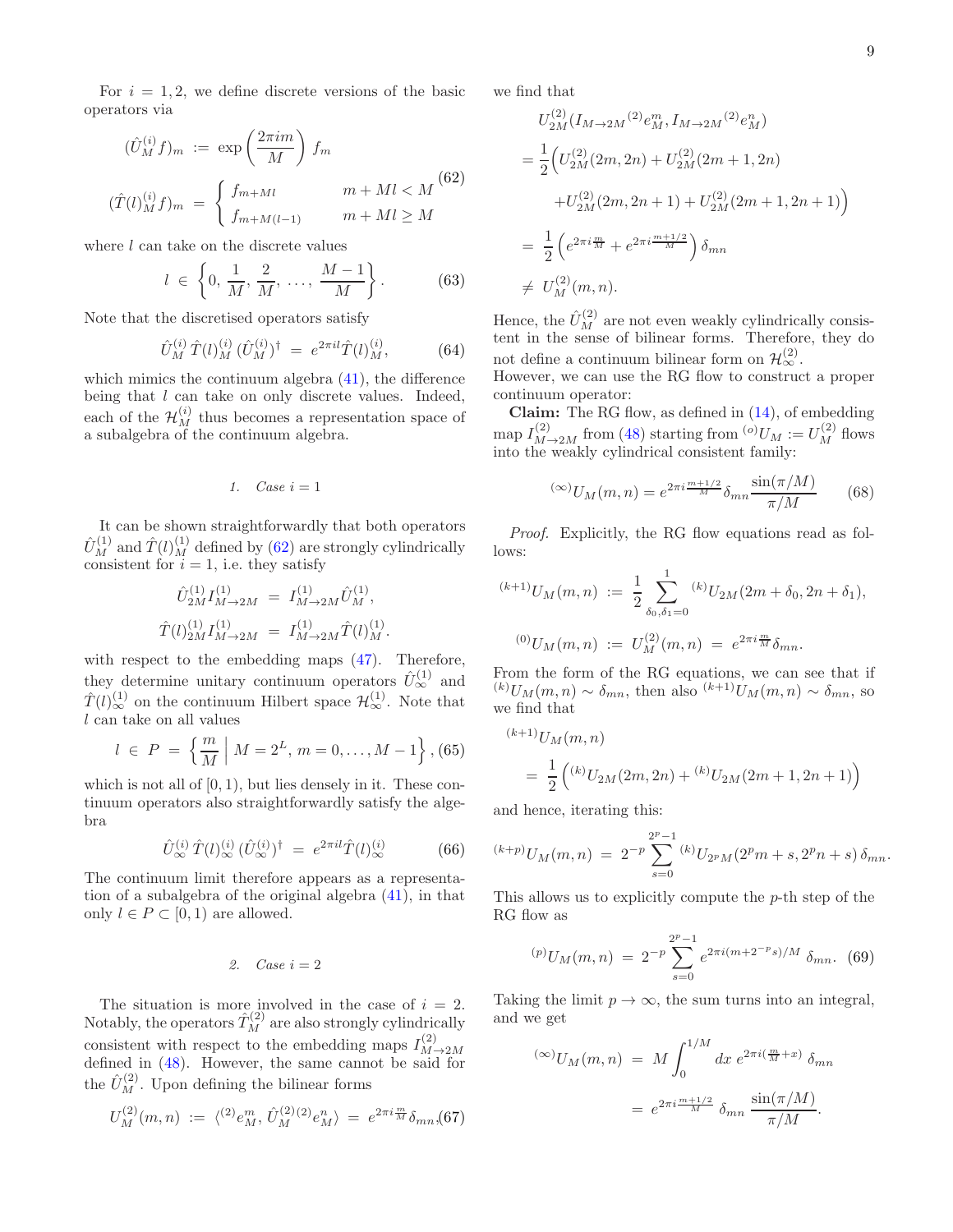Hence, the RG flow has a fixed point, and the resulting limit partial operators define a continuum bilinear form  $U_{\infty}^{(2)}$ , given by

<span id="page-9-2"></span>
$$
U_{\infty}^{(2)}\left(I_M^{(2)}e_M^m, I_M^{(2)}e_M^n\right) := {}^{(\infty)}U_M(m,n). \tag{70}
$$

**Claim:** This bilinear form on  $\mathcal{H}^{(2)}_{\infty}$  can be extended to a unitary operator  $\hat{U}_{\infty}^{(2)}$  such that

$$
\langle I_M^{(2)} e_M^m, \hat{U}_{\infty}^{(2)} I_M^{(2)} e_M^n \rangle = U_{\infty}^{(2)} \left( I_M^{(2)} e_M^m, I_M^{(2)} e_M^n \right) . (71)
$$

Proof. This is shown in appendix [B.](#page-13-1)

Here something peculiar happens: the operator  $\hat{U}_{\infty}^{(2)}$  is indeed unitary, but its partial operators  $\hat{U}_{\infty,M}$  :=  $(I_M^{(2)})^{\dagger} \hat{U}_{\infty}^{(2)} I_M^{(2)}$  are not! Indeed, it is the additional factor of  $\sin(\pi/M)/(\pi/M)$  which spoils the unitarity. This factor arose during the computation of the fixed point of the RG flow. It is a consequence of the fact that the RG fixed point operator  $\hat{U}_{\infty}^{(2)}$  maps each vector  $I_M^{(2)} e_M^m$  out of  $\mathcal{D}_{\infty}^{(2)}$ , i.e. the image can not be written as an element of any individual  $I_M^{(2)}(\mathcal{H}_M)$ , but has to be expressed by an infinite sum. Its projection onto any  $I_M^{(2)}(\mathcal{H}_{M'})$  will therefore reduce the norm of the vector, causing the appearance of the additional factor, which is of norm less than one.

For this example, we are in the advantageous position that  $U_{\infty}^{(2)}$ ,  $T_{\infty}^{(2)}$  already satisfy the correct algebraic relations [\(41\)](#page-6-4).

For the sake of completeness, we shall also test the pre-scription of subsection [II E](#page-4-0) which guarantees a priori that its fixed points will restore the correct Weyl-relation in the continuum. For this purpose, we start with  $^{(o)}U_M$ and  $^{(o)}T_M$  and study the flow of [\(24\)](#page-4-5). For  $^{(o)}T_M$ , one checks easily that it is already at its fixed point. For  $\binom{0}{U_M}$  the modified RG equations read explicitly:

 $(n+1)$ <sub>U</sub>

$$
(n+1)U_M = e^{-2\pi i l} \times \t\t(72)
$$
  

$$
\lim_{N \to \infty} I_{M \to 2^N M}^{\dagger} (n) T_{2^N M} (-l)^{(n)} U_{2^N M}^{(n)} T_{2^N M} (l) I_{M \to 2^N M}
$$

After one step, we obtain:

$$
\begin{aligned}^{(1)}U_M(m,n) &= \\ &= \lim_{N \to \infty} \frac{e^{-2\pi i l}}{2^N} \sum_{s,s'=0}^{2^N - 1} {^{(o)}}U_{2^N M} (2^N m + s + 2^N M l, \\ &2^N n + s' + 2^N M l) = \\ &= \lim_{N \to \infty} \frac{e^{-2\pi i l}}{2^N} \sum_{s,s'} \delta_{mn} \delta_{s,s'} e^{2\pi i (2^N m + 2^N M l + s)/(2^N M)} \\ &= \lim_{N \to \infty} 2^{-N} \sum_{s=0}^{2^N - 1} e^{2\pi i (m + 2^{-N} s)/M} \delta_{mn} \\ &= e^{2\pi i \frac{m + 1/2}{M}} \delta_{mn} \text{sinc}(\pi/M) \end{aligned}
$$

as was already shown for [\(69\)](#page-8-1).

Indeed, this is already a fixed point of  $(24)$ , since  $(1)U_\infty(m,n) = {}^{(o)}U_\infty(m,n)$  for all  $m, n$ , i.e. the bilinear forms in the continuum agree and only those enter the flow of  $(24)$ .

### <span id="page-9-0"></span>*3. Momentum operators*

Additionally to the translation operators  $\hat{T}(l)$ , on the continuum Hilbert space  $L^2([0,1], dx)$  the infinitesimal version, i.e. the momentum operator

$$
\hat{p}f = -i\frac{d}{dl}|_{l=0}\hat{T}(l)f = -i\frac{df}{dx} \tag{73}
$$

exists. This operator is self-adjoint an unbounded, i.e. it is only defined on a dense domain of  $H$ , which, however, includes  $\mathcal{D}$  [\[38\]](#page-15-4). The momentum operator is essentially a differentiation w.r.t. x, and neither discretisation  $i = 1, 2$ straightforwardly allows such a differentiation, since  $x$ can take only discrete values. Still, one can construct a finite difference operator and investigate its properties.

On the Hilbert spaces  $\mathcal{H}_M^{(i)}$ ,  $i = 1, 2$ , the differentiation can be approximated by finite differences. For this, we assume periodic boundary conditions, and denote, for any  $f \in \mathcal{H}_M^{(i)}$ ,

<span id="page-9-1"></span>
$$
f_M \; := \; f_0. \tag{74}
$$

With this we define sesquilinear forms  $\partial_M(i)$ ,  $i = 1, 2$ , by

$$
(\partial_M)_{m,n}^{(i)} := 2M(\delta_{m,n+1} - \delta_{m,n-1}). \tag{75}
$$

Checking [\(10\)](#page-2-5) cylindrical consistency first for  $i = 1$ , we get that

$$
\partial_{2M}^{(1)} \left( I_{M \to 2M}^{(1)} e_m^M, I_{M \to 2M}^{(1)} e_n^M \right) = \partial_{2M}^{(1)} \left( e_{2m}^{2M}, e_{2n}^{2M} \right)
$$
  
= 4M \left( \delta\_{2m,2n+1} - \delta\_{2m,2n-1} \right)  
= 0.

So this series of sesquilinear forms ist not cylindrically consistent. Moreover, by the above calculation we have confirmed that, in the RG flow, the family of forms becomes the zero form, after only one RG step.

Turning to  $i = 2$  next, one can show that

$$
\partial_{2M}^{(2)} (I_{M \to 2M}^{(2)} e_m^M, I_{M \to 2M}^{(2)} e_n^M)
$$
\n
$$
= \partial_{2M}^{(2)} \left( \frac{e_{2m}^{2M} + e_{2m+1}^{2M}}{\sqrt{2}}, \frac{e_{2m}^{2M} + e_{2m+1}^{2M}}{\sqrt{2}} \right)
$$
\n
$$
= 2M \left( \delta_{2m+1, 2n} - \delta_{2m-1, 2n} + \delta_{2m+2, 2n} - \delta_{2m, 2n} \right)
$$
\n
$$
+ \delta_{2m+1, 2n+1} - \delta_{2m-1, 2n+1} + \delta_{2m+2, 2n+1} - \delta_{2m, 2n+1}
$$
\n
$$
= \partial_M^{(2)} (e_m^M, e_n^M)
$$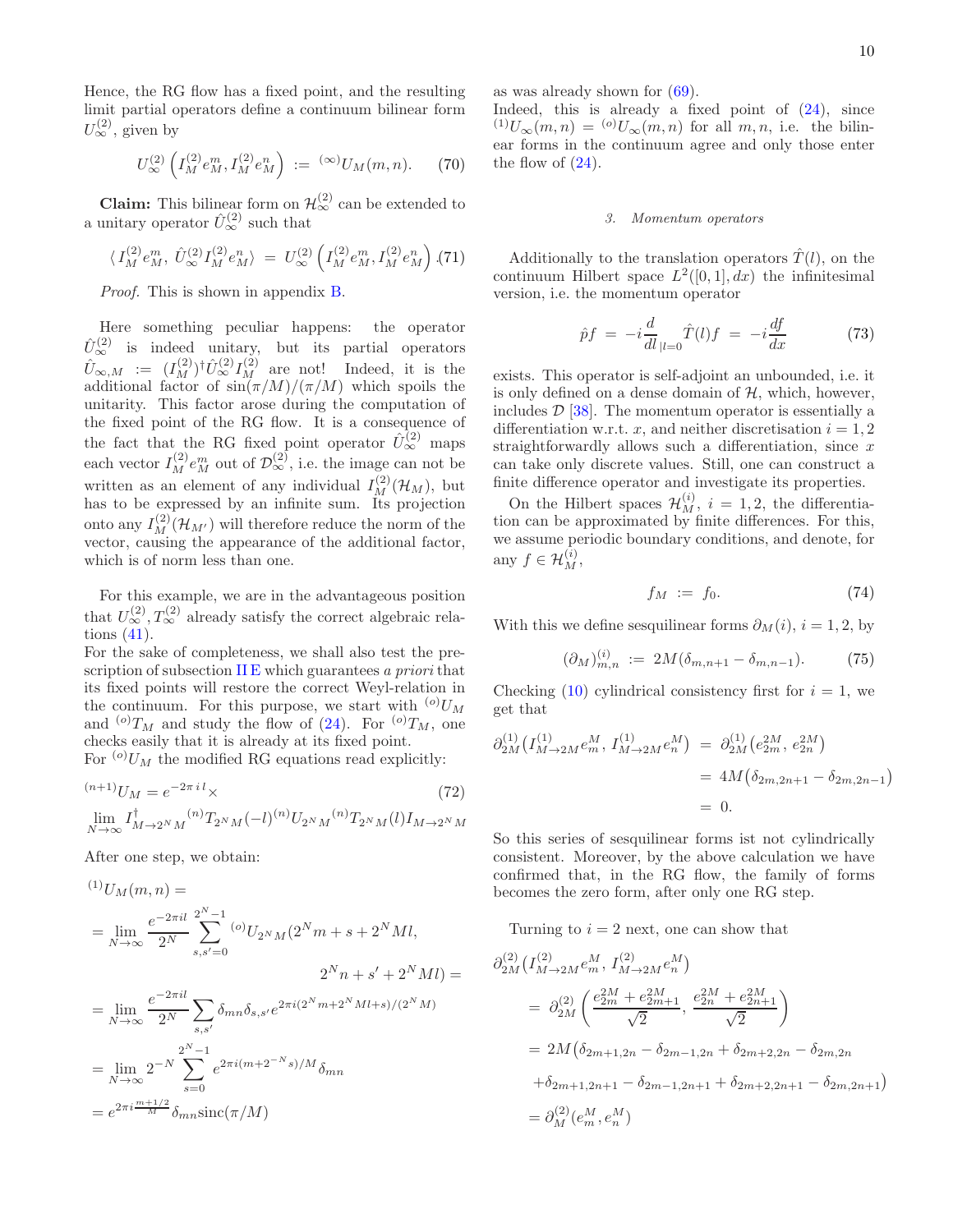Hence, this family of sesquilinear forms is already cylindrically consistent, and therefore straightforwardly defines a sesquilinear form

<span id="page-10-1"></span>
$$
\partial_{\infty}^{(2)} : \mathcal{D}_{\infty}^{(2)} \times \mathcal{D}_{\infty}^{(2)} \to \mathbb{C}.
$$
 (76)

For  $f, g \in \mathcal{H}_M^{(2)}$ , one has that

$$
\langle f, \, \partial_M g \rangle \ = \ \sum_{m=0}^{M-1} \overline{f_m} (g_{m+1} - g_{m-1}) \ = \ - \ \langle \partial_M f, \, g \rangle,
$$

and hence  $\partial_M^{(2)}$  is anti-Hermitean on  $\mathcal{H}_M^{(2)}$ , due to our periodic boundary conditions [\(74\)](#page-9-1). Therefore, also  $\partial_{\infty}^{(2)}$ is. The situation of the sesquilinear form [\(76\)](#page-10-1) is interesting, since, as one can straightforwardly show, it does  $not$  satisfy  $(8)$ , and hence does not define a densely defined operator on  $\mathcal{D}_{\infty}^{(2)} \subset \mathcal{H}_{\infty}^{(2)}$ . However, we know that  $\mathcal{H}_{\infty}^{(2)} \simeq L^2(S^1)$ , and  $\partial_{\infty}^{(2)}$  has a connection with the sesquilinear form

<span id="page-10-2"></span>
$$
\partial(\psi,\phi) := i\langle\psi,\hat{p}\phi\rangle \tag{77}
$$

for  $\psi, \phi \in \mathcal{D} = C^{\infty}(S^1)$ . Indeed,  $\partial_{\infty}^{(2)}$  can be extended continuously (in the nuclear topology on  $\mathcal{D}$ ) to a sesquilinear form on

<span id="page-10-4"></span>
$$
\overline{\mathcal{D}} := \mathcal{D} + \mathcal{D}_{\infty}^{(2)},\tag{78}
$$

the restriction of which on  $D$  then agrees with  $(77)$ . In that sense, the  $\partial_M$  are the correct discretisation of the continuum derivation operator. This shows that, even though the collection of partial Hilbert spaces correctly approximate the continuum, and certain physical observables can be defined properly on the continuum, the issue of finding the correct dense domain of definition for the resulting operator is not necessarily addressed or solved by the RG flow procedure. In the specific example of the momentum operator, this has to do with the fact that the discretisation and some aspects of the continuum operators (such as differentiation) are at odds with one another. This can happen in a strong sense, as with  $i = 1$ , where the naive discretisation of the continuum operators immediately flows to the zero operator, or in the more subtle case  $i = 2$ , where the naive discretisation leads to a continuum form, for which the correct dense domain of definition still has to be found, in order to make it into an operator on the continuum Hilbert space.

### E. Comparison of continuum limits

So far, we have considered two different discretisations of quantum mechanics on the circle, and considered their respective continuum limits. In both cases we obtained continuum Hilbert spaces  $\mathcal{H}_{\infty}^{(i)}$ , and (in one case only through renormalization) a consistent family of discretised operators  $\{\hat{U}_M^{(i)}, \hat{T}(l)_M^{(i)}\}_M$ ,  $i = 1, 2$ , which extended

to operators  $\hat{U}_{\infty}^{(i)}$ ,  $\hat{T}(l)_{\infty}^{(i)}$  on the respective continuum limit Hilbert spaces.

These two discretisations are not equivalent, in the following sense: There is a family of isometries

$$
\xi_M \, : \, \mathcal{H}_M^{(1)} \, \longrightarrow \, \mathcal{H}_M^{(2)} \tag{79}
$$

which intertwine the embedding maps, i.e. satisfy

$$
\xi_{2M} \circ I_{M \to 2M}^{(1)} = I_{M \to 2M}^{(2)} \circ \xi_M, \tag{80}
$$

and therefore extend to an isometry  $\xi_{\infty}$  between the two continuum Hilbert spaces. However, as a quick calculation shows, these isometries do not intertwine the discrete operators  $\hat{U}_M^{(i)}$ ,  $\hat{T}_M^{(i)}$ .<sup>[8](#page-10-3)</sup> As a result, one has e.g.

$$
\xi_{\infty}\hat{U}_{\infty}^{(1)}\xi_{\infty}^{-1} \neq \hat{U}_{\infty}^{(2)}.
$$
 (81)

Indeed, there is no unitary equivalence between the two continuum Hilbert spaces and the respective operators. This can be seen easily e.g. by observing that every  $e_m^M$  is a normalisable Eigenvector of  $\hat{U}_{\infty}^{(1)}$ , while  $\hat{U}_{\infty}^{(2)}$  has  $U(1)$ as its continuous spectrum. Also, since  $\mathcal{H}_{\infty}^{(2)} \simeq L^2(S^1)$ with the standard quantisation of  $\hat{U}$  and  $\hat{T}(l)$  (see section [III A\)](#page-6-6), the family <sup>(2)</sup> $\hat{T}_{\infty}(l)$  can be extended to  $e^{2\pi il} \in$  $U(1)$ , which is a strongly continuous 1-parameter family. On the other hand, while  $l_n := 2^{-n}$  converges to 0, the vector  ${}^{(1)}\hat{T}_{\infty}(l_n)(e_1^0)$  is orthogonal to  $e_1^0$ , therefore the family  $\langle 2 \rangle \hat{T}_{\infty}(l)$  can not be extended continuously to real l. In particular, there is no self-adjoint  $\hat{p}$  such that

$$
^{(1)}\hat{T}_{\infty}(l) = e^{il\hat{p}}.\tag{82}
$$

It should be noted that this makes this type of quantisation conceptually very similar to Loop Quantum Gravity, and (if one replaces the circle by the real line), goes by the name Polymer Quantum Mechanics (see [\[39\]](#page-15-5)).

The fact that both quantisations feature operators with different spectra, highlights the fact that in general several unitary inequivalent representations of the same algebra exist. And the method of inductive limit can not necessarily serve as a procedure to physically distinguish them. However, it can help in classifying them, as they can all be obtained as the fixed points of the RG flow for one and the same choice of embedding map and different suitable initial starting points.

#### <span id="page-10-0"></span>**F.** Weak equivalence of  $i = 1, 2$

Here we show that although the two discretisations for  $i = 1, 2$  are unitarily inequivalent, they are at least

<span id="page-10-3"></span><sup>&</sup>lt;sup>8</sup> In the case of the  $\hat{U}_{M}^{(i)}$  this can easily be seen by the fact that one of the two is unitary, the other is not. It is, however, also true for the  $\hat{T}(l)_{M}^{(i)}$ .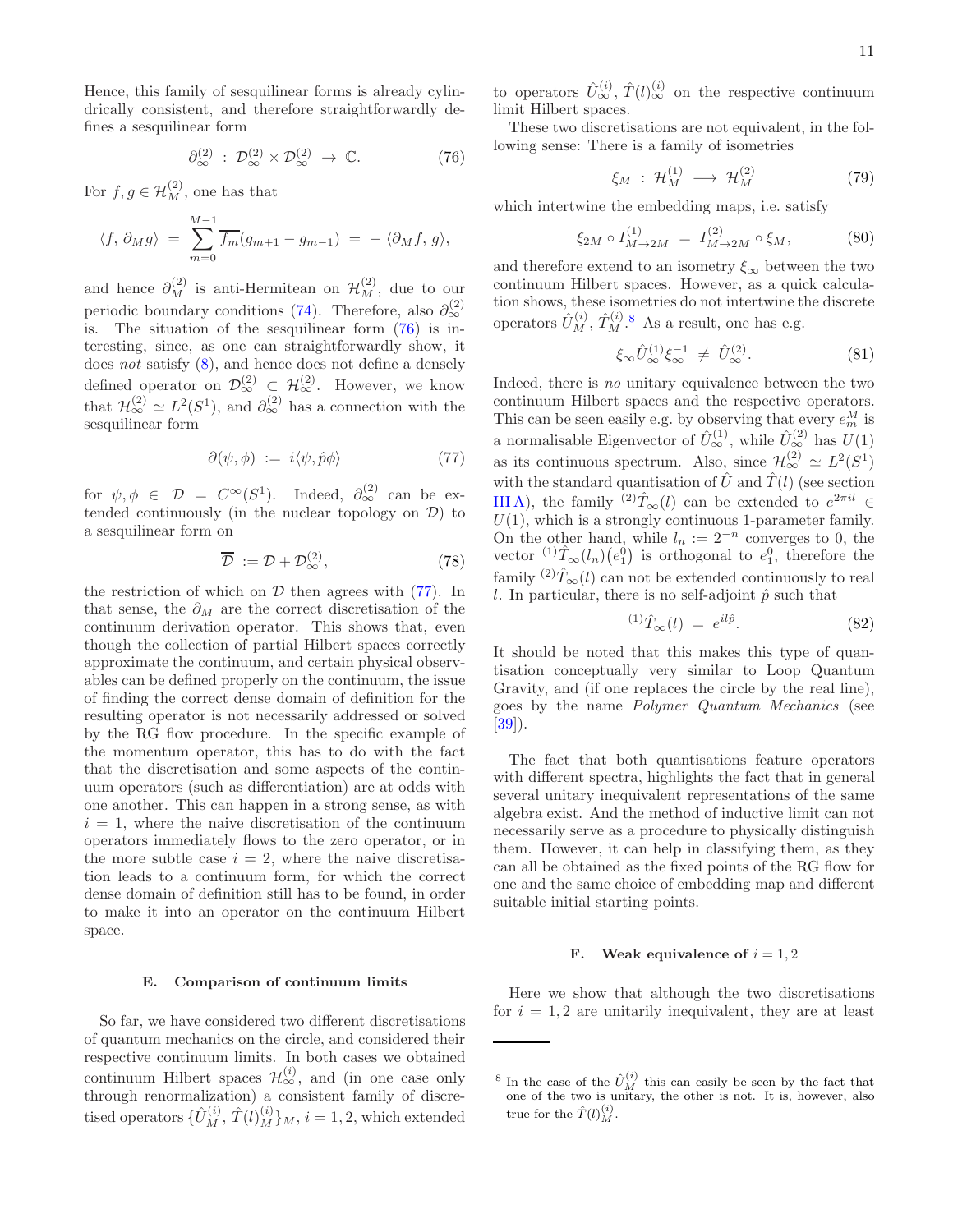weakly equivalent in the sense that they approximate the same continuum physics.

To show this, we construct the embedding maps  $\phi_M^{(1)}$ :  $\mathcal{H}_{M}^{(i)} \to \mathcal{D}'$ , i.e. of discretised states into distributions on the unit circle:

<span id="page-11-0"></span>
$$
\phi_M^{(1)} e_M^m := \delta_{m/M} \tag{83}
$$

$$
\phi_M^{(2)} e_M^m := \sqrt{M} \chi_{\left[\frac{m}{M}, \frac{m+1}{M}\right]}, \tag{84}
$$

where  $\delta_x$  denotes the delta-distribution at  $x \in [0, 1)$ , and  $\chi_{[a,b)}$  the characteristic function on the interval  $[a, b)$ . It turns out that we cannot compare both  $\mathcal{H}^{(i)}_{\infty}$  directly, as only one embedding allows to be extendible to the corresponding Hilbert space:

**Claim:** For both discretisations, the maps  $\phi_M^{(i)}$  are faithful embeddings maps. Also, the case  $i = 2$  is regular and separating, while  $i = 1$  is not regular.

Proof. (i) We need to verify [\(29\)](#page-5-2) and since  $I_{M\rightarrow 2M}^{(1)}e_M^m = e_{2M}^{2m}$ , it is clear that [\(83\)](#page-11-0) commutes with the embedding maps for  $i = 1$ . For  $i = 2$  we have:

$$
\begin{split} \phi_{2M}^{(2)} I_{M \to 2M}^{(2)} e_M^m &= \phi_{2M}^{(2)} \left( \frac{e_{2M}^{2m} + e_{2M}^{2m+1}}{\sqrt{2}} \right) \\ &= \frac{\sqrt{2M}}{\sqrt{2}} \left( \chi_{\left[\frac{2m}{2M}, \frac{2m+1}{2M}\right)} + \chi_{\left[\frac{2m+1}{2M}, \frac{2m+2}{2M}\right)} \right) \\ &= \sqrt{M} \chi_{\left[\frac{m}{M}, \frac{m+1}{M}\right)} = \phi_M^{(2)} e_M^m. \end{split}
$$

Hence, both  $\phi_M^{(i)}$  define faithful embeddings, since they evidently are injective.

 $\sum_{m} a_m e_M^m$  and a function  $f \in \mathcal{D}$ , and remark that we To show the regularity for  $i = 2$ , we again take  $\psi =$ have

$$
\langle \phi_M^{(2)}(\psi), f \rangle = \sqrt{M} \sum_m a_m \int_{m/M}^{(m+1)/M} dx f(x), \text{ (85)}
$$

and hence, by the Cauchy-Schwartz inequality:

$$
|\langle \phi_M^{(2)}(\psi), f \rangle|^2 \le M \left( \sum_m |a_m|^m \right) \sum_m \int_{m/M}^{(m+1)/M} dx |f(x)|^2
$$
  

$$
\le ||\psi||^2 M \sum_m \int_{m/M}^{(m+1)/M} dx f_{\text{max}}^2
$$
  

$$
= ||\psi||^2 f_{\text{max}}^2.
$$

To see that  $\phi_{\infty}^{(1)}$  can not be regular, it is enough to consider the Cauchy sequence

$$
\psi_n := \sum_{1 \le k \le n} \frac{1}{k} e_k,\tag{86}
$$

where  ${e_k}$  denotes an ONB lying in  $\mathcal{D}_{\infty}$  such that  $e_k =$  $e_M^m$  for some  $M, m$ , i.e.

$$
\phi_{\infty}^{(1)}(e_k) = \delta_{x_k} \tag{87}
$$

with  $x_k$  being a sequence in P without any element being hit more than once. It is clear that  $\phi_{\infty}^{(1)}(\psi_n)$  does not converge in  $D'$ , e.g. by considering its action on the constant function:

$$
\langle \phi_{\infty}^{(1)}(\psi_n), 1 \rangle = \sum_{1 \le k \le n} \frac{1}{k}, \tag{88}
$$

which diverges, while  $\psi_n$  converges in  $\mathcal{H}^{(1)}_{\infty}$ .

From this it follows that for both discretisation  $i = 1, 2$ there exist faithful embeddings  $\phi_{\infty}^{(i)}$  from  $\mathcal{D}_{\infty}^{(i)}$  into the distributions  $\mathcal{D}'$ . It is also straightforward to show that the extension of  $\phi_{\infty}^{(2)}$  to  $\mathcal{H}_{\infty}^{(2)}$  is separating, i.e. no element in  $\mathcal{H}_{\infty}^{(2)}$  gets mapped to the zero distribution.

Thus, we can try to establish at least weak equivalency. We will do this now, by first confirm the conditions of definition [4.](#page-5-3)

**Claim:** Both faithful embeddings  $\phi_{\infty}^{(i)}$  embed densely, i.e.  $\phi_{\infty}^{(i)}(\mathcal{D}_{\infty}^{(i)}) \subset \mathcal{D}'$  is dense in the weak-\*-topology on  $\mathcal{D}^{\prime}$ .

*Proof.* For  $i = 2$  this is easy to show, since the image  $\phi_{\infty}^{(2)}(\mathcal{D}_{\infty}^{(2)})$  is actually the space of (regular<sup>[9](#page-11-1)</sup>) piecewise constant functions on  $[0, 1)$ , which are well-known to be dense in  $C^0([0,1))$  in the uniform topology, which is stronger than the weak-∗-topology, and  $C^0([0,1))$  is dense in  $\mathcal{D}'$  in the weak- $*$ -topology, so we are done. Indeed, we have shown that one can canonically identify

$$
\phi_{\infty}^{(2)}(\mathcal{H}_{\infty}^{(2)}) = L^{2}([0,1)) = \mathcal{H} \subset \mathcal{D}'.
$$
 (89)

For  $i = 1$ , it is enough to show that it is dense<sup>[10](#page-11-2)</sup> in  $\mathcal{D}$ . Hence, let  $f \in \mathcal{D}$ . It is now enough to show that there is a sequence  $\psi_n$  in  $\phi_{\infty}^{(1)}(\mathcal{D}_{\infty}^{(1)})$  which converges to f in the weak-∗-topology, i.e. that, for every  $g \in \mathcal{D}$  we have

$$
\lim_{n \to \infty} \langle \psi_n, g \rangle = \langle f, g \rangle = \int_0^1 dx f(x) g(x). \quad (90)
$$

For this we choose

$$
\psi_n = \frac{1}{2^n} \sum_{m=0}^{2^n - 1} f\left(\frac{m}{2^n}\right) \delta_{\frac{m}{2^n}}.
$$
 (91)

<span id="page-11-2"></span><sup>10</sup> The reader is reminded that "X being dense in Y" does not imply that  $X \subset Y$ , it only means that  $\widetilde{Y} \subset \overline{X}$ .

<span id="page-11-1"></span> $9$  They constitute not all characteristic functions on  $[0, 1)$ , since the intervals are only allowed to have endpoints which are of the form  $m/2^L$ . But since these sets are a basis for the topology on [0, 1), the statement still holds.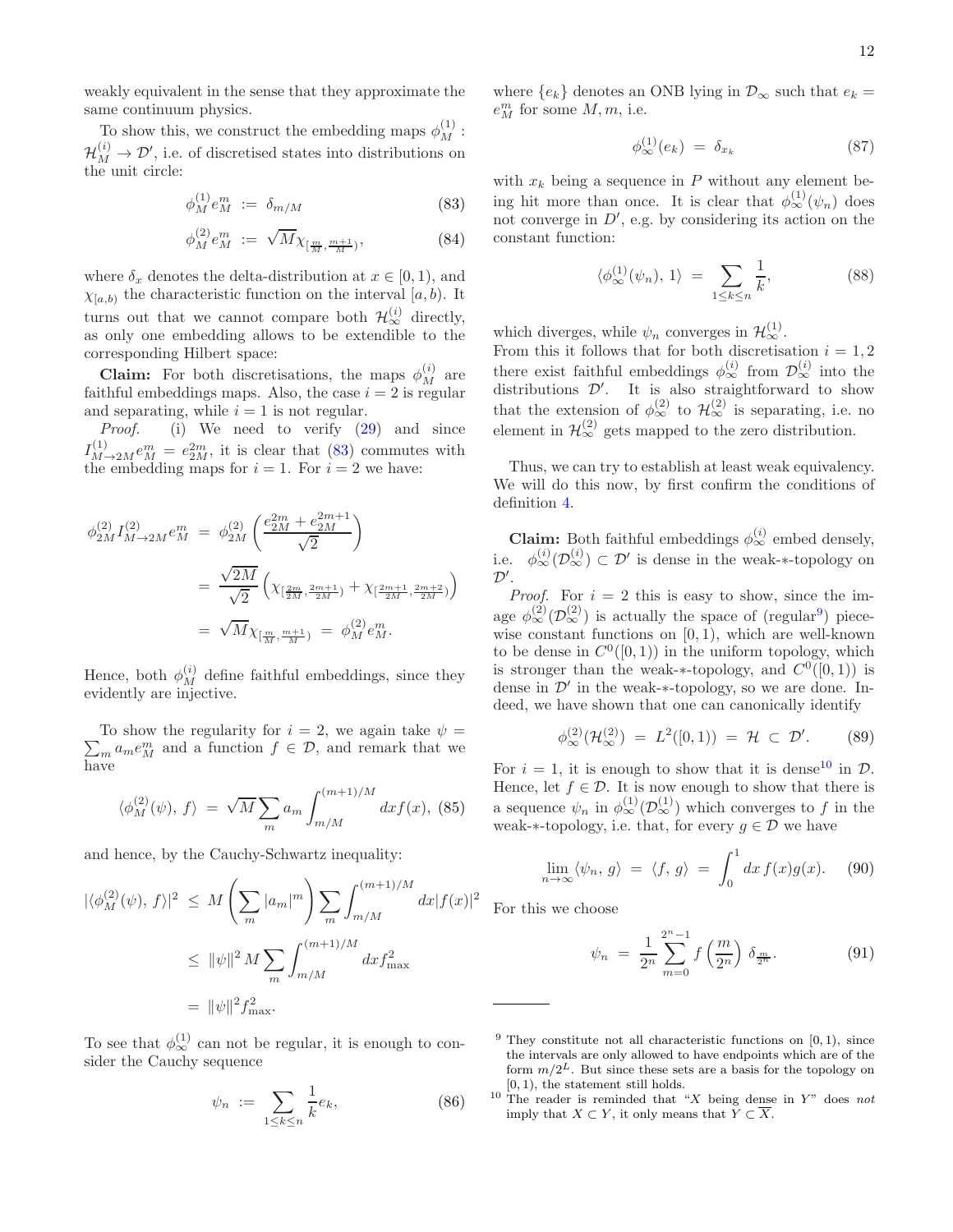As one can see from [\(83\)](#page-11-0), each  $\psi_n$  is in  $\phi_M^{(1)}(\mathcal{H}_M^{(1)})$  for  $M = 2<sup>n</sup>$ . We then have

$$
\langle \psi_n, g \rangle = \frac{1}{2^n} \sum_{m=0}^{2^n - 1} f\left(\frac{m}{2^n}\right) g\left(\frac{m}{2^n}\right). \tag{92}
$$

Since Riemann sums approximate  $L^2$ -integrals, this clearly converges to  $\langle f, g \rangle$  as  $n \to \infty$ , and we are done. Note that the sequence of the  $\psi_n$  also converges in the stronger  $L^2$ -topology, albeit always to the zero vector in  $\phi_\infty^{(1)}(\mathcal{H}_\infty^{(1)})$ .

It remains to show that not only the Hilbert spaces are weakly equivalent, but also the operators  $U_{\infty}^{(i)}$  and  $T^{(i)}_{\infty}(l)$ .

**Claim:** The operators  $U_{\infty}^{(i)}$  and  $T_{\infty}^{(i)}(l)$  obey [\(37\)](#page-5-4), i.e. the respective continuum limits are weakly equivalent.

Proof: In order to show their weak equivalence, one needs to show that they are both weakly equivalent to the original continuum physics, i.e. one has

$$
\langle \phi_{\infty}^{(i)}(\hat{U}_{\infty}^{(i)}\psi), f \rangle = \langle \phi_{\infty}^{(i)}(\psi), \hat{U}^{\dagger}f \rangle \tag{93}
$$

$$
\langle \phi_{\infty}^{(i)}(\hat{T}(l)_{\infty}^{(i)}\psi), f \rangle = \langle \phi_{\infty}^{(i)}(\psi), \hat{T}(l)^{\dagger}f \rangle \qquad (94)
$$

for either  $i = 1, 2$ , all  $\psi \in \mathcal{D}_A^{(i)}$ , all  $f \in \mathcal{D}$ , where  $\mathcal{D}_A^{(i)}$ is an invariant domain of definition of both  $\hat{U}_{\infty}^{(i)}$  and  $\hat{T}_{\infty}^{(i)}(l)$ , which  $\phi_{\infty}^{(i)}$  can be extended to, and where  $\hat{U}$  and  $\hat{T}(l)$  are the usual continuum operators [\(40\)](#page-6-3).

First we show the case  $i = 1$ . Here we choose  $\mathcal{D}_A^{(1)} =$  $\mathcal{D}_{\infty}^{(1)}$ , which is left invariant by both operators  $\hat{U}_{\infty}^{(1)}$  and  $\hat{T}_{\infty}^{(1)}(l)$ . Due to linearity, it is enough to show the claim for  $\psi = e^m_M$ , i.e. with [\(83\)](#page-11-0):

$$
\phi_{\infty}^{(1)}(\psi) = \delta_x \tag{95}
$$

for some  $x \in P$ . Thus by anti-linearity, we get

$$
\phi_{\infty}^{(1)}(\hat{U}_{\infty}^{(1)}\psi) = \phi_{\infty}^{(1)}(e^{2\pi ix}\psi) = e^{-2\pi ix}\delta_x \qquad (96)
$$

Thus we have

$$
\langle \phi_{\infty}^{(1)}(\hat{U}_{\infty}^{(1)}\psi), f \rangle = e^{-2\pi ix}f(x) = \langle \delta_x, \hat{U}^{\dagger}f \rangle,
$$

which shows the claim for  $\hat{U}_{\infty}^{(1)}$ . For  $\hat{T}_{\infty}^{(l)}$  the claim follows directly from the translation invariance of the integral.

For  $i = 2$ , we note that the operators  $\hat{U}_{\infty}^{(2)}$  and  $\hat{T}_{\infty}^{(2)}(l)$ are bounded and can be extended to all of  $\mathcal{H}^{(2)}_{\infty}$ , which is also true for  $\phi_{\infty}^{(2)}$ , since the faithful embedding is regular and separating. Therefore, we are free to choose any dense invariant domain. Since  $\phi_{\infty}^{(2)}(\mathcal{H}_{\infty}^{(2)}) = \mathcal{H}$  (seen as subspace of  $\mathcal{D}'$ ), we can choose  $\mathcal{D}_{\infty}^{(2)} = (\phi_{\infty}^{(2)})^{-1}(\mathcal{D})$ . However, it can be shown that the action of  $\hat{U}_{\infty}^{(2)}$  on

 $(\phi_{\infty}^{(2)})^{-1}(\mathcal{D})$  coincides with the pull-back of the continuum operator  $\hat{U}$ . The proof is given in appendix [B.](#page-13-1) The same can be trivially shown for the translation operator. Thus, the claim is shown.

### <span id="page-12-0"></span>IV. CONCLUSION

In this article we have studied different properties of the Hamiltonian Renormalisation. We showed that there is (at least conceptually) a redundancy when looking at embedding maps and initial discretisations. One of both may be fixed without loosing information. This could in principle motivate to pick once and for all an embedding map for which one has control over the numerical approximations and look at the fixed points obtained from several initial discretisations.

Of course, different initial discretisations will in general flow into different fixed points and we did not establish criteria to identify whether those turn out to be trivial or physically interesting - this remains to be checked a posteriori just as in the path-integral renormalisation framework. However, in contrast to there, we could formulate a modified RG flow, which (in suitable situations) will drive initially discretised algebras of operators $11$  to those fixed points which restore the correct continuum commutation relations (given that the fixed point theory is not trivial or divergent). This improves over the situation in covariant RG.

We checked these claims explicitly for the case of quantum mechanics on the circle: we proposed an initial discretisation and two embedding maps such that two relevant fixed points were found. In both cases exponentiated momentum and position operator fulfil the Weyl algebra in the continuum. Importantly, both fixed point theories are such that the operators are unitarily inequivalent, e.g. they have different spectra. This highlights that indeed there exist fixed points with different physical properties and further input is required to single a preferred one out.

Finally, we introduced the notion of "weak equivalence" between inductive limit-theories. Taking advantage of usually being interested in the distributions  $\mathcal{D}'$  over the Hilbert space  $\mathcal{H} \subset \mathcal{D}'$  as well, we established a condition under which even unitary inequivalent theories can be embedded into the same  $\mathcal{D}'$  such that they both approximate the theory on  $H$ .

This was again verified for the afore-mentioned test case. Thus, although the fixed point theories were different, in the sense of weak equivalence both are valid descriptions of the same system. This hints at even more hidden

<span id="page-12-1"></span><sup>&</sup>lt;sup>11</sup> It is worth to mention that in most physically interesting situations the algebraic relations must be violated at the discrete level.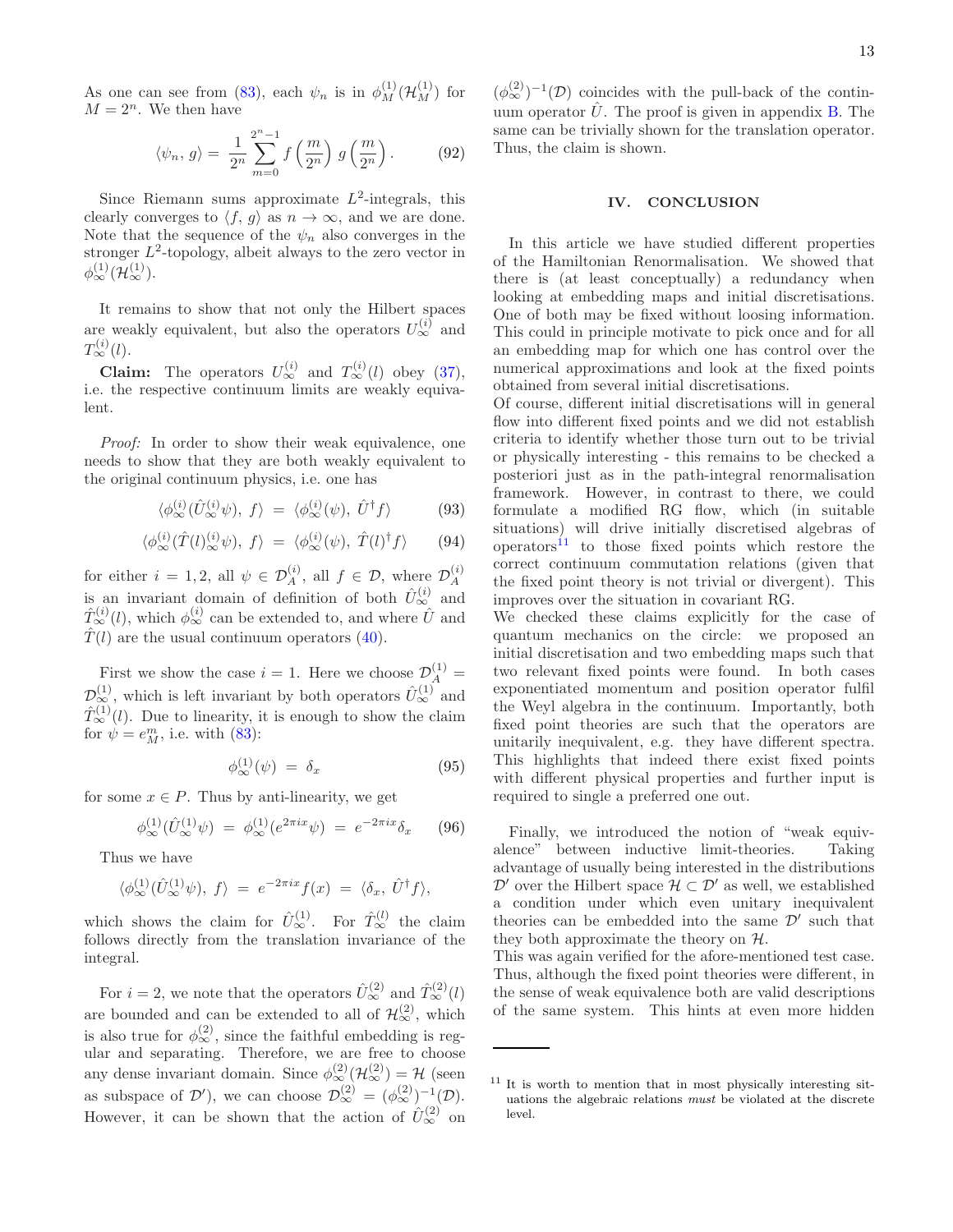redundancy in the choice of initial data for investigations of the RG flow.

We hope that further research in this direction helps in identifying physically interesting theories for cases where the continuum QFT effects are yet unknown such as quantum gravity.

Acknowledgement: The authors acknowledges support by the German Research Foundation (DFG) under Germany´s Excellence Strategy - EXC 2121 "Quantum Universe" - 390833306. This work was partially funded by DFG-project BA 4966/1-2.

#### <span id="page-13-2"></span>Appendix A: An adapted ONB

Given a discrete system  $\{\mathcal{H}_M, I_{M\to 2M}\}\$ M with finitedimensional  $\mathcal{H}_M$ , there is a very useful orthonormal basis for the continuum Hilbert space  $\mathcal{H}_{\infty}$ , which we will use repeatedly in proofs in this article.

For any M we define an ONB adapted to  $\mathcal{H}_M$  the following way: The first dim  $\mathcal{H}_M$  basis vectors are given by

$$
e^n_{\infty} := I_M e^n_M, \qquad n = 1, \dots, \dim \mathcal{H}_M.
$$

The next dim  $\mathcal{H}_{2M}$  – dim  $\mathcal{H}_M$  vectors are constructed as follows: Complete the  $I_{M\to 2M}e_M^n$  by  $e_{2M}^n$  to an ONB of  $\mathcal{H}_{2M}$  and define

$$
e_{\infty}^n := I_{2M}e_{2M}^n, \qquad n = \dim \mathcal{H}_M + 1, \ldots, \dim \mathcal{H}_{2M}.
$$

We repeat this successively for each  $M' > M$ , and obtain an ONB  $\{e_{\infty}^n\}_n$  for  $\mathcal{H}_{\infty}$  which has the property that the first dim  $\mathcal{H}_{M'}$  of these form an ONB of  $I_{M'}(\mathcal{H}_{M'})$ .

## <span id="page-13-1"></span>Appendix B: A unitary operator on  $\mathcal{H}^{(2)}_{\infty}$

We consider the bilinear form  $(70)$  given by

$$
U_{\infty}^{(2)}\left(I_M^{(2)}e_M^m, I_M^{(2)}e_M^n\right) \;:=\; e^{2\pi i \frac{m+1/2}{M}} \delta_{mn} \frac{\sin(\pi/M)}{\pi/M}.
$$

In order to show that this bilinear form can be extended to an operator, we use the unitary map  $\phi_{\infty}^{(2)}$  :  $\mathcal{H}_{\infty}^{(2)}$   $\rightarrow$  $L^2([0,1))$  which is given by

$$
\phi_{\infty}^{(2)} I_M e_M^m = \sqrt{M} \, \chi_{\left[\frac{m}{M}, \frac{m+1}{M}\right)},\tag{B1}
$$

i.e. maps basis vectors to characteristic functions. We then find that the phase operator  $\hat{U}$  [\(40\)](#page-6-3) satisfies:

$$
\langle \phi_{\infty}^{(2)} I_M e_M^m, \hat{U} \phi_{\infty}^{(2)} I_M e_M^n \rangle
$$
  
=  $M \int_0^1 dx \, e^{2\pi i x} \chi_{[\frac{m}{M}, \frac{m+1}{M}]}(x) \chi_{[\frac{n}{M}, \frac{n+1}{M}]}(x)$   
=  $\delta_{mn} \int_{m/M}^{(m+1)/M} dx \, e^{2\pi i x} = \frac{M \delta_{mn}}{2\pi i} \left( e^{2\pi i \frac{m}{M}} - e^{2\pi i \frac{m+1}{M}} \right)$   
=  $U_{\infty}^{(2)} \left( I_M^{(2)} e_M^m, I_M^{(2)} e_M^n \right)$ 

Hence, we see that the pull-back of the bilinear form defined by  $\hat{U}$  to  $\mathcal{H}_{\infty}^{(2)}$  via  $\phi_{\infty}^{(2)}$  coincides with  $U_{\infty}^{(2)}$ . It therefore can be extended to an operator

$$
\hat{U}_{\infty}^{(2)} := \phi_{\infty}^{(2)} \hat{U} \, (\phi_{\infty}^{(2)})^{-1}.
$$
 (B2)

### <span id="page-13-0"></span>Appendix C: Proof of the theorem

We prove theorem [1.](#page-3-2) So assume we are given (weakly) cylindrically consistent operators  $\hat{A}_M$ ,  $\hat{B}_M$ , whose continuum bilinear forms  $A_{\infty}$ ,  $B_{\infty}$  define closable operators  $\overline{A}_{\infty}, \overline{B}_{\infty}$  which have  $\mathcal{D}_{\infty}$  as common invariant subspace.

We use the adapted base  $e_M^n$  from appendix [A,](#page-13-2) and define:

$$
^{(0)}C_M(m,n) := \langle e_M^m, \hat{A}_M \hat{B}_M e_M^n \rangle \qquad m, n = 1, \dots \dim \mathcal{H}_M
$$

for all  $M$  as the initial point of the RG flow defined by [\(14\)](#page-2-6). Since the adapted basis satisfies

$$
I_{M\to M'}e_M^n\ = e_{M'}^n,
$$

after k steps the the flow results in

$$
\langle k \rangle C_M(m,n) = \langle e_{2^k M}^m, \hat{A}_{2^k M} \hat{B}_{2^k M} e_{2^k M}^n \rangle
$$
  
= 
$$
\sum_{l=1}^{L(k)} \langle e_{2^k M}^m, \hat{A}_{2^k M} e_{2^k M}^l \rangle \langle e_{2^k M}^l, \hat{B}_{2^k M} e_{2^k M}^n \rangle
$$

with  $L(k) = \dim \mathcal{H}_{2^k M}$ .

On  $\mathcal{D}_{\infty}$  the product  $\hat{C}_{\infty} := \hat{A}_{\infty} \hat{B}_{\infty}$  exists, with the bilinear form

$$
C_{\infty}(m, n) := \langle e_{\infty}^m, \hat{A}_{\infty} \hat{B}_{\infty} e_{\infty}^n \rangle \qquad m, n \in \mathbb{N}.
$$

Since by requirement both  $\hat{A}_{\infty}$  and  $\hat{B}_{\infty}$  are closable, we can form adjoints on  $\mathcal{D}_{\infty}$ , and get

$$
C_{\infty}(m, n) = \langle (\hat{A}_{\infty})^{\dagger} e_{\infty}^{m}, \hat{B}_{\infty} e_{\infty}^{n} \rangle
$$
  
\n
$$
= \sum_{l=1}^{\infty} \langle (\hat{A}_{\infty})^{\dagger} e_{\infty}^{m}, e_{\infty}^{l} \rangle \langle e_{\infty}^{l}, \hat{B}_{\infty} e_{\infty}^{n} \rangle
$$
  
\n
$$
= \sum_{l=1}^{\infty} \langle e_{\infty}^{m}, \hat{A}_{\infty} e_{\infty}^{l} \rangle \langle e_{\infty}^{l}, \hat{B}_{\infty} e_{\infty}^{n} \rangle
$$
  
\n
$$
= \lim_{k \to \infty} \sum_{l=1}^{L(k)} \langle e_{\infty}^{m}, \hat{A}_{\infty} e_{\infty}^{l} \rangle \langle e_{\infty}^{l}, \hat{B}_{\infty} e_{\infty}^{n} \rangle,
$$

since  $L(k) = \dim \mathcal{H}_{2kM}$  tends to infinity. Now let  $m, n \leq$  $\dim \mathcal{H}_M = L(0)$ , then by construction of our ONB we have

$$
C_M(m, n) = C_{\infty}(m, n)
$$
  
=  $\lim_{k \to \infty} \sum_{l=1}^{L(k)} \langle e_{2^k M}^m, \hat{A}_{2^k M} e_{2^k M}^l \rangle \langle e_{2^k M}^l, \hat{B}_{2^k M} e_{2^k M}^n \rangle$   
=  $\lim_{k \to \infty} {}^{(k)}C_M(m, n).$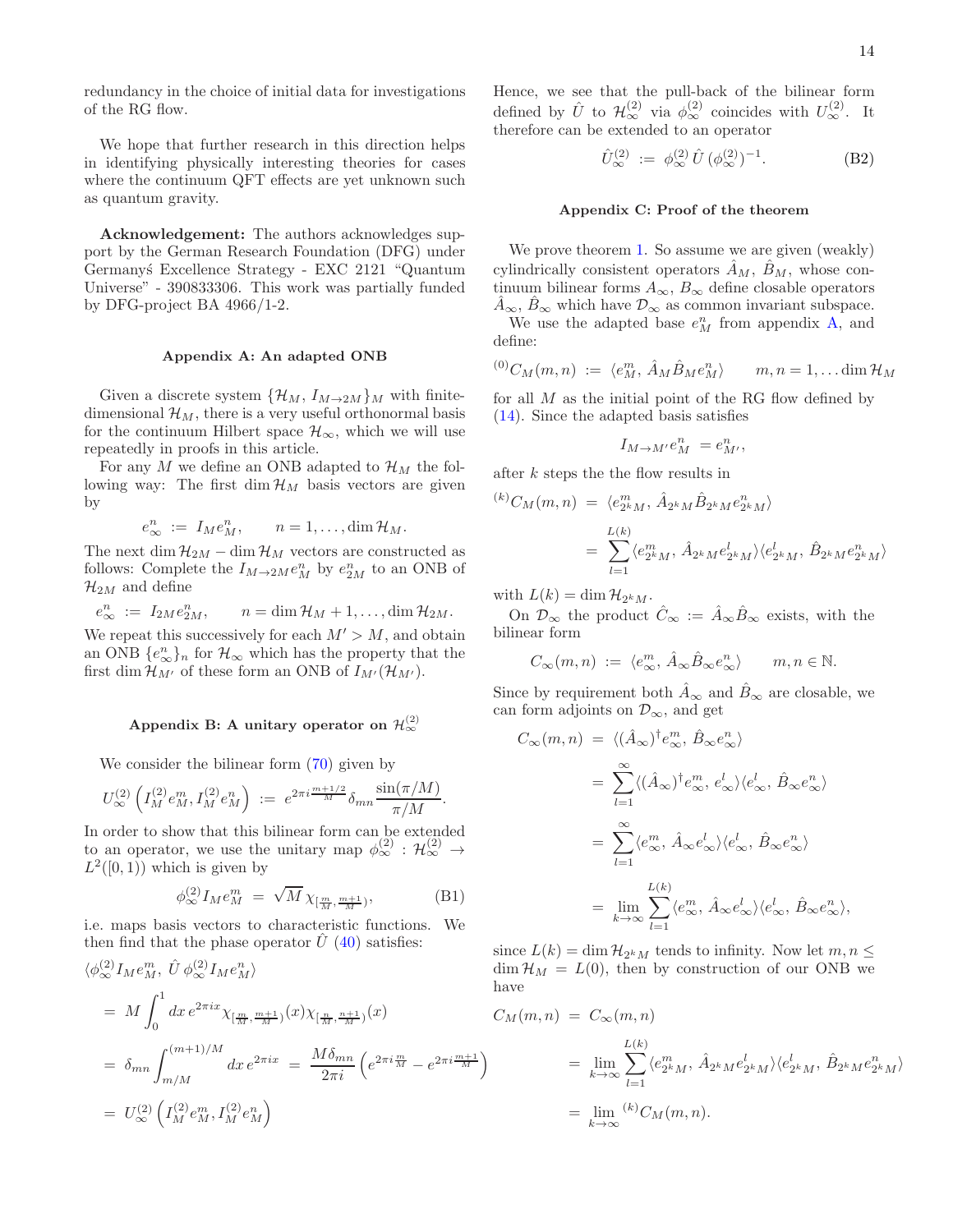Hence, we have shown that the partial bilinear forms of the product of the continuum operators indeed coincide with the limit of the RG flow of the product of the partial operators. This finishes the proof.  $\Box$ 

It should be noted that it is easy to see that this proof straightforwardly extends to a product of N operators. The crucial point is the appearance of multiple limits by introducing several resolutions of unity, which however clearly commute.

We point out the necessity of both operators leaving the inductive-limit domain  $\mathcal{D}_\infty$  invariant. This restric-

- <span id="page-14-0"></span>[1] M. Gell-Mann and F. Low, "Quantum electrodynamics at small distances," *Phys. Rev.*, vol. 95, pp. 1300–1312, 1954.
- <span id="page-14-1"></span>[2] K. Wilson and J. B. Kogut, "The Renormalization group and the epsilon expansion," *Phys. Rept.*, vol. 12, pp. 75– 199, 1974.
- <span id="page-14-2"></span>[3] C. Bagnuls and C. Bervillier, "Exact renormalization group equations: an introductory review," *Physics Reports*, vol. 348, p. 91–157, Jul 2001.
- <span id="page-14-3"></span>[4] R. Gurau, V. Rivasseau, and A. Sfondrini, "Renormalization: an advanced overview," 2014.
- <span id="page-14-4"></span>[5] L. Kadanoff, "Scaling laws for Ising models near  $T(c)$ ," *Physics Physique Fizika*, vol. 2, pp. 263–272, 1966.
- [6] J. B. Kogut, "An introduction to lattice gauge theory and spin systems," *Rev. Mod. Phys.*, vol. 51, pp. 659– 713, Oct 1979.
- <span id="page-14-5"></span>[7] M. Creutz, *Quarks, gluons and lattices*. Cambridge Monographs on Mathematical Physics, Cambridge, UK: Cambridge Univ. Press, 6 1985.
- <span id="page-14-6"></span>[8] S. Nagy, "Lectures on renormalization and asymptotic safety," *Annals of Physics*, vol. 350, p. 310–346, Nov 2014.
- [9] R. Loll, "Quantum gravity from causal dynamical triangulations: a review," *Classical and Quantum Gravity*, vol. 37, p. 013002, Dec 2019.
- <span id="page-14-14"></span>[10] B. Bahr and B. Dittrich, "Improved and Perfect Actions in Discrete Gravity," *Phys. Rev.*, vol. D80, p. 124030, 2009.
- <span id="page-14-10"></span>[11] B. Dittrich, "The continuum limit of loop quantum gravity - a framework for solving the theory," 2014.
- <span id="page-14-11"></span>[12] B. Bahr, "On background-independent renormalization of spin foam models," *Class. Quant. Grav.*, vol. 34, no. 7, p. 075001, 2017.
- <span id="page-14-7"></span>[13] S. Steinhaus, "Coarse graining spin foam quantum gravity – a review,"  $2020$ .
- <span id="page-14-8"></span>[14] R. Kadison and J. Ringrose, *Fundamentals of the Theory of Operator Algebras. Volume II*. Fundamentals of the Theory of Operator Algebras, American Mathematical Society, 1997.
- [15] J. Janas, "Inductive limit of operators and its applications," *Studia Mathematica*, vol. 90, pp. 87–102, 1988.
- [16] M. L. Saunders, *Categories for the Working Mathematician*. Graduate Texts in Mathematics, 5 (2nd ed.), Springer-Verlag New York, 1998.
- [17] T. Thiemann, *Modern Canonical Quantum General Rela-*

tion is indeed unavoidable and cannot easily be lifted as one convinces himself with the following example: consider the momentum operator  $\hat{p}$  from paragraph 3 of subsection [III D](#page-7-0) whose domain of definition  $D$  does not agree with the inductive-limit domain  $\mathcal{D}_{\infty}^{(2)}$  on which a weakly cylindrical consistent bilinear form was obtained (see [78\)](#page-10-4). Now, for  $\hat{A} = \hat{B} := \hat{p}$  albeit their product  $\hat{A}\hat{B} = \hat{p}^2$  exists on  $\mathcal{D}$  it does not exist on  $\mathcal{D}_{\infty}^{(2)}$  and fittingly also the RG flow of  $C_M := (\partial_M)^2$  diverges, invalidating the generality of theorem [1](#page-3-2) for cases where  $\mathcal{D} \neq \mathcal{D}_{\infty}$ .

*tivity*. Cambridge Monographs on Mathematical Physics, Cambridge University Press, 2008.

- <span id="page-14-9"></span>[18] T. Lang, K. Liegener, and T. Thiemann, "Hamiltonian Renormalisation I: Derivation from Osterwalder-Schrader Reconstruction," 2017.
- [19] B. Dittrich, F. C. Eckert, and M. Martin-Benito, "Coarse graining methods for spin net and spin foam models," *New J. Phys.*, vol. 14, p. 035008, 2012.
- [20] B. Bahr, "Operator Spin Foams: holonomy formulation and coarse graining," *J. Phys. Conf. Ser.*, vol. 360, p. 012042, 2012.
- [21] B. Bahr, B. Dittrich, F. Hellmann, and W. Kaminski, "Holonomy Spin Foam Models: Definition and Coarse Graining," *Phys. Rev.*, vol. D87, no. 4, p. 044048, 2013.
- [22] B. Dittrich, "From the discrete to the continuous: Towards a cylindrically consistent dynamics," *New J. Phys.*, vol. 14, p. 123004, 2012.
- [23] B. Dittrich, E. Schnetter, C. J. Seth, and S. Steinhaus, "Coarse graining flow of spin foam intertwiners," *Phys. Rev.*, vol. D94, no. 12, p. 124050, 2016.
- [24] B. Bahr and S. Steinhaus, "Numerical evidence for a phase transition in 4d spin foam quantum gravity," *Phys. Rev. Lett.*, vol. 117, no. 14, p. 141302, 2016.
- [25] B. Bahr and S. Steinhaus, "Hypercuboidal renormalization in spin foam quantum gravity," *Phys. Rev.*, vol. D95, no. 12, p. 126006, 2017.
- [26] T. Lang, K. Liegener, and T. Thiemann, "Hamiltonian Renormalisation II. Renormalisation Flow of 1+1 dimensional free scalar fields: Derivation," 2017.
- [27] T. Lang, K. Liegener, and T. Thiemann, "Hamiltonian Renormalization III. Renormalisation Flow of 1+1 dimensional free scalar fields: Properties," 2017.
- [28] T. Lang, K. Liegener, and T. Thiemann, "Hamiltonian Renormalisation IV. Renormalisation Flow of D+1 dimensional free scalar fields and Rotation Invariance," 2017.
- [29] K. Liegener and T. Thiemann, "Hamiltonian Renormalisation V: Free Vector Bosons," 2020.
- [30] T. Thiemann, "Canonical Quantum Gravity, Constructive QFT and Renormalisation," 3 2020.
- <span id="page-14-12"></span>[31] V. Morinelli, G. Morsella, A. Stottmeister, and Y. Tanimoto, "Scaling limits of lattice quantum fields by wavelets," 10 2020.
- <span id="page-14-13"></span>[32] M. Levin and C. P. Nave, "Tensor renormalization group approach to 2d classical lattice models," *Phys. Rev. Lett.*,